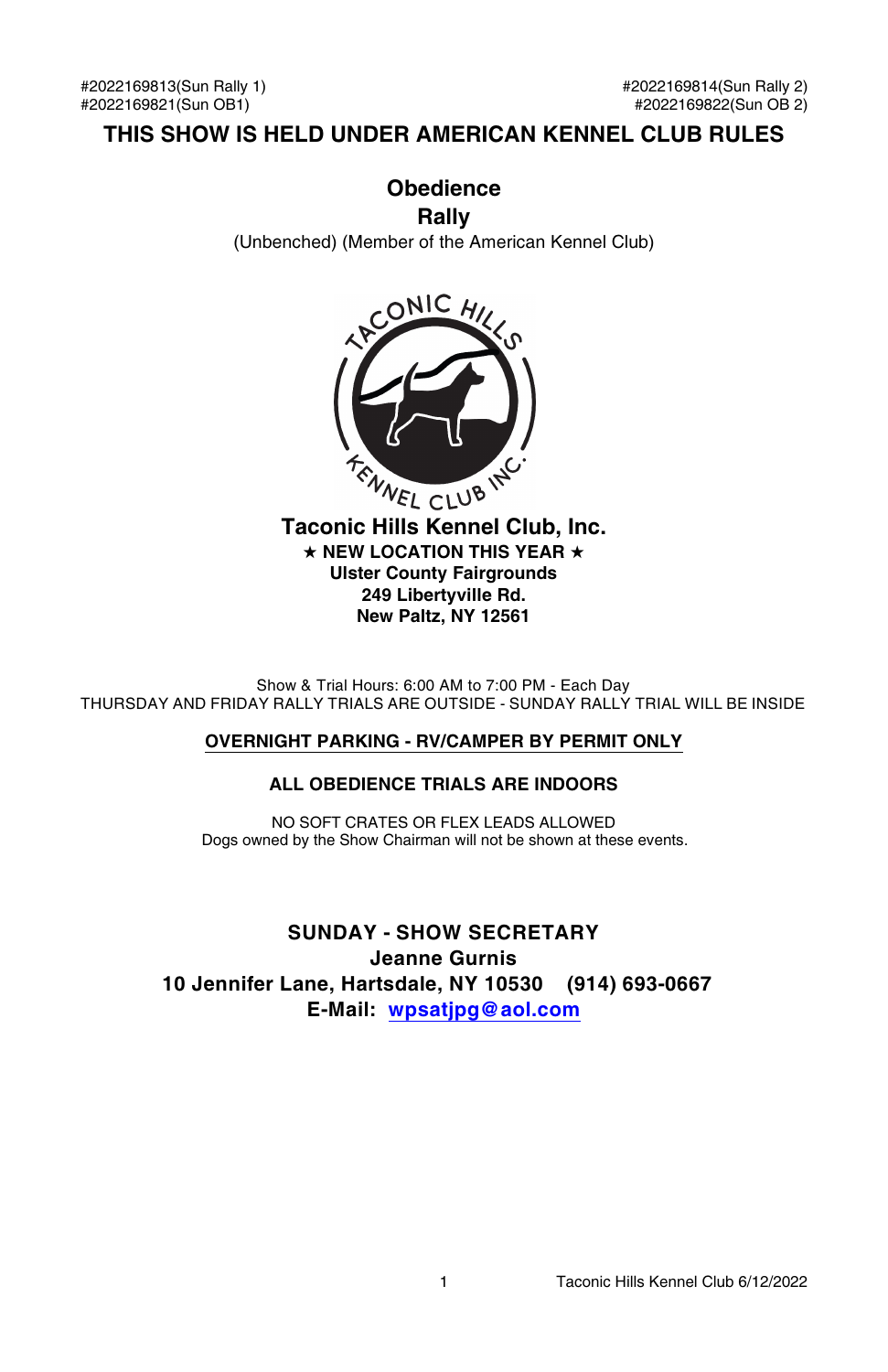#### **OFFICERS OF THE TACONIC HILLS KENNEL CLUB, INC.**

President . . . . . . . . . . . . . . . . . . . . . . . . . . . . . . . . . . . . . . . . . . . . . . . . . . . . . . . . . . . . . . . . Brian Visokay Vice President . . . . . . . . . . . . . . . . . . . . . . . . . . . . . . . . . . . . . . . . . . . . . . . . . . . . . . . . . . . . Megan Woods Treasurer. . . . . . . . . . . . . . . . . . . . . . . . . . . . . . . . . . . . . . . . . . . . . . . . . . . . . . . . . . . . . . . . . . Patti Murphy Secretary . . . . . . . . . . . . . . . . . . . . . . . . . . . . . . . . . . . . . . . . . . . . . . . . . . . . . . . . . . . . . . . . Jeanne Gurnis 10 Jennifer Lane, Hartsdale, NY 10530

**Delegate to the American Kennel Club**

Marylyn DeGregorio

**Board of Directors**

Debbie Cuiffo Sally Slotoroff Audrey Woods Kelly Murphy

**EVENT CHAIR - CONFORMATION**

Mr. Brian Visokay 176 Pudding Street, Putnam Valley, NY 10579 (845) 528-0516 E-Mail: brian@brvisokay.com

#### **EVENT CHAIR- OBEDIENCE & RALLY**

Jeanne Gurnis 10 Jennifer Lane, Hartsdale, NY 10530 (914) 693-0667 E-Mail: wpsatjpg@aol.com and Officers of the Club

**Publicity Judges' Hospitality Catalog & Advertising & Sales Marsha Muller Marsha Muller Brian Visokay** 

Brian Visokay Brian Visokay Karen Wrey Penny Kretchmer

**Grounds Gate Trophies** Patti Murphy

The Stewards Club<br>of America

**Concessions Show Hospitality Chief Ring Steward**<br> **Penny Kretchmer Brian Visokay The Stewards Club** 

pennybgl@nycap.rr.com

(610) 681-4968

**Official Photographer 24 Hour Emergency Veterinarian RV/Parking** Ashbey Photography **Flannery Animal Hospital** Penny Kretchmer

**Animal Emergency Clinic of Kingston Animal Emergency Clinic of the Hudson Valley**

P. O. Box 468 789 Little Britain Rd., New Windsor, NY 12553 pennybgl@nycap.rr.com (845) 565-7387

**(25 miles) (19 miles)** 1112 Morton Blvd., Kingston, NY 12401 84 Patrick Ln., Poughkeepsie, NY 12603 (845) 336-0713 (845) 471-8242 6:00 P.M. - 8:00 A.M. Weekdays 6:00 P.M. - 8:00 A.M. Weekdays 24 Hour Emergency Weekend Care 24 Hour Emergency Weekend Care



I hereby certify to the correctness of the within marked awards and absentees, as taken from the Judge's books.

**Show Secretary**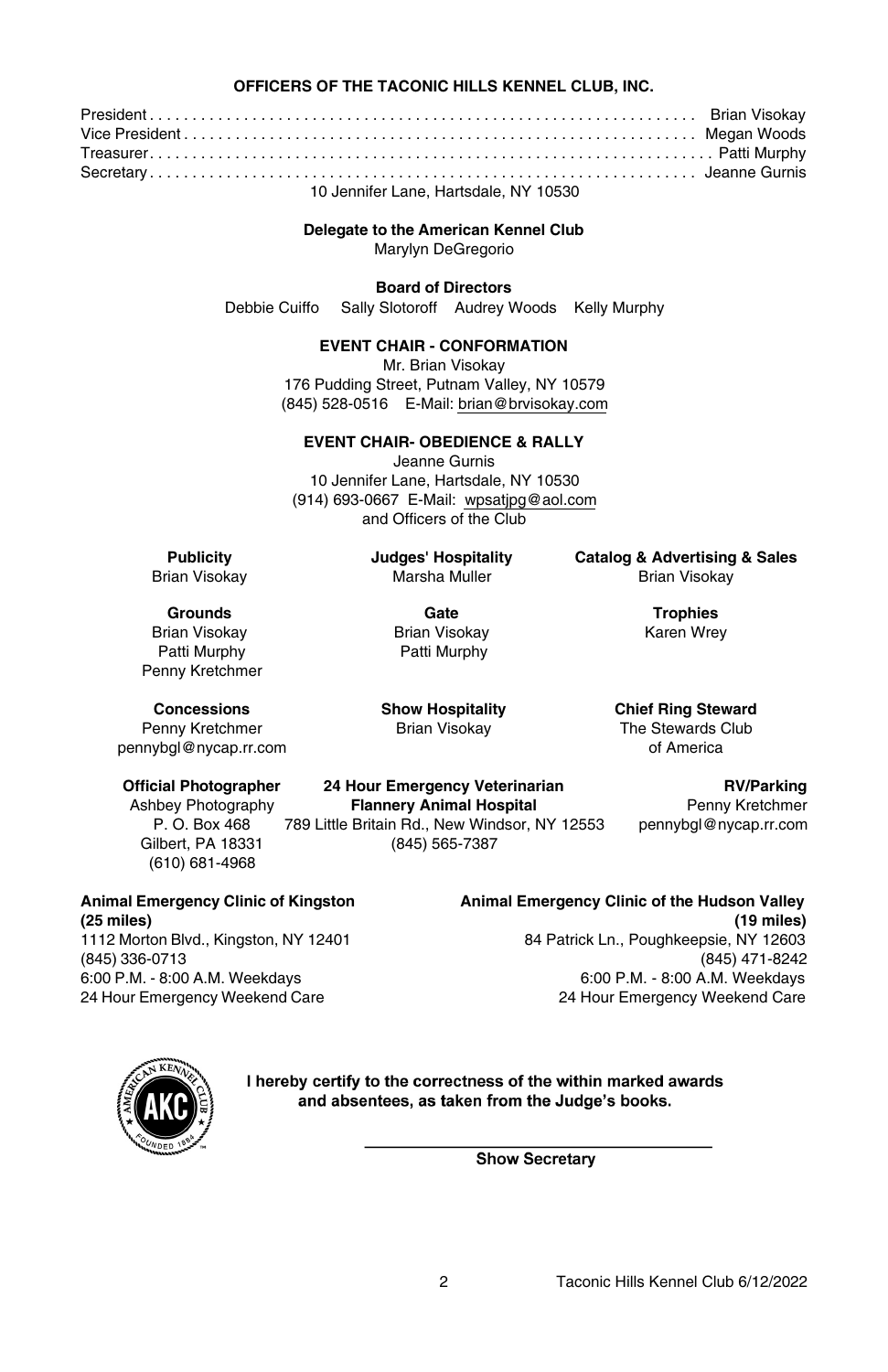### **PROGRAM OF JUDGING**

#### **RING FIVE - OBEDIENCE TRIAL 1 (INDOORS) JUDGE: Connie Parrish 235 Gray Hwy Gordon, GA, 31031**

#### **RING FIVE - OBEDIENCE TRIAL 2 (INDOORS) JUDGE: Leslye Pinnell 2156 Berkshire Ter Lawrenceville, GA 30044**

8 - Utility "B" 314-317, 319-322<br>2 - Utility "A" 262-263 2 - Utility "A" 262-263<br>9 - Open "B" 210-213, 9 - Open "B" 210-213, 215-219 3 - Open "A" 137-139 4 - Novice "B" 71, 73, 75-76

1 - Novice "A" 9

| 8:30 AM   |                            | 12:30 PM      |
|-----------|----------------------------|---------------|
| 8         | - Utility "B" 314-320, 322 | 8             |
|           | - Utility "A" 262          | 2             |
| $9:45$ AM |                            | 9             |
| 9         | - Open "B" 210-217, 219    | 3             |
| з         | - Open "A" 137-139         | 4             |
| 11:15 AM  |                            |               |
|           | - Novice "B" 71, 75-76, 79 |               |
|           |                            | 27 Total Dogs |

25 Total Dogs

|           | <b>RING SIX - RALLY TRIAL 1</b><br>(INDOORS)<br><b>JUDGE: Leslye Pinnell</b><br>2156 Berkshire Ter<br>Lawrenceville, GA 30044 |               | <b>RING SIX - RALLY TRIAL 2</b><br>(INDOORS)<br><b>JUDGE: Connie Parrish</b><br>235 Gray Hwy<br>Gordon, GA, 31031 |
|-----------|-------------------------------------------------------------------------------------------------------------------------------|---------------|-------------------------------------------------------------------------------------------------------------------|
| 8:30 AM   |                                                                                                                               | 12:30 PM      |                                                                                                                   |
|           | - Master 904, 906-907, 909-910,<br>912-913                                                                                    |               | - Master 904-905, 907-909,<br>912-913                                                                             |
| $9:00$ AM |                                                                                                                               | 6             | - Excellent "B" 806-807, 809-                                                                                     |
|           | - Excellent "B" 806, 808-813                                                                                                  |               | 810, 812-813                                                                                                      |
| 9:30 AM   |                                                                                                                               | 6             | - Advanced "B" 604-605, 607-                                                                                      |
|           | - Advanced "B" 604, 606-611                                                                                                   |               | 608, 610-611                                                                                                      |
| 10:00 AM  |                                                                                                                               |               | - Advanced "A" 401                                                                                                |
|           | - Intermediate 301                                                                                                            | 3             | - Novice "B" 200-202                                                                                              |
| 10:15 AM  |                                                                                                                               |               |                                                                                                                   |
| 3         | - Novice "B" 201-202, 207                                                                                                     | 23 Total Dogs |                                                                                                                   |
| 2         | - Novice "A" 11-12                                                                                                            |               | There are 27 Obedience entries & 23 Rally                                                                         |

entries in this trial.

27 Total Dogs

There are 25 Obedience entries & 27 Rally entries in this trial.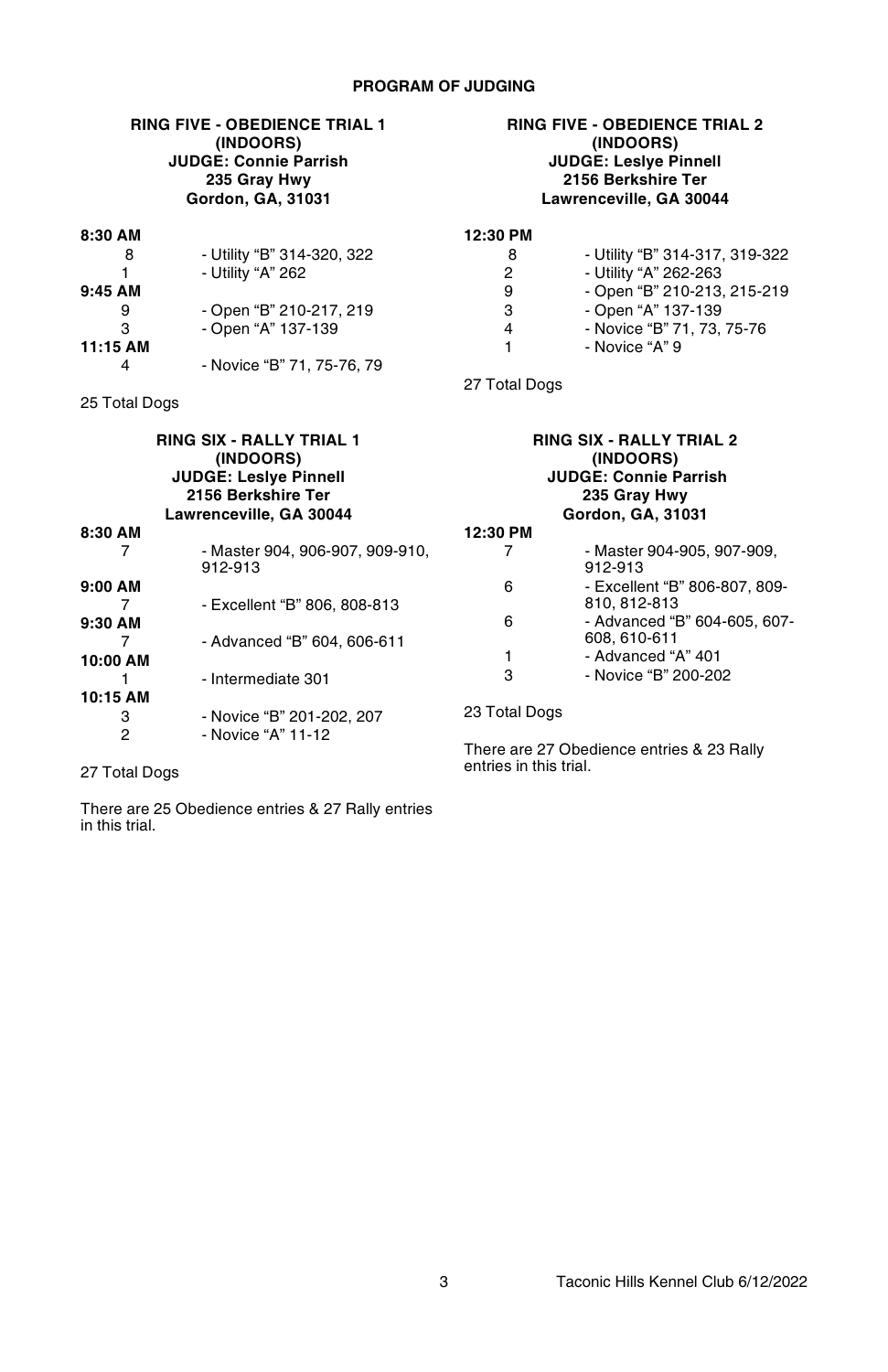#### **Prizes**

**Highest Scoring Dog in Trial- Sunday Both Trials,** Rosette offered by Taconic Hills Kennel Club. **Highest Combined Score in Open B and Utility B- Sunday Both Trials,** Rosette offered by Taconic Hills Kennel Club.

**High Combined Score in Advanced B and Excellent B- Sunday Both Trials,** Blue and Green Rosette offered by Taconic Hills Kennel Club.

**Highest Combined Triple Qualifying (HTQ) Score in Advanced B, Excellent B and Masters-Sunday Both Trials,** Blue & Red Rosette offered by Taconic Hills Kennel Club.

# **Obedience Regular Classes**

| $\sim$                                   |  |  |  |
|------------------------------------------|--|--|--|
| Highest Scoring Dog in Regular Obedience |  |  |  |
|                                          |  |  |  |
| Highest Scoring Dog in Open B & Utility  |  |  |  |
|                                          |  |  |  |
| <b>Rally Regular Classes</b>             |  |  |  |
|                                          |  |  |  |
|                                          |  |  |  |
|                                          |  |  |  |
|                                          |  |  |  |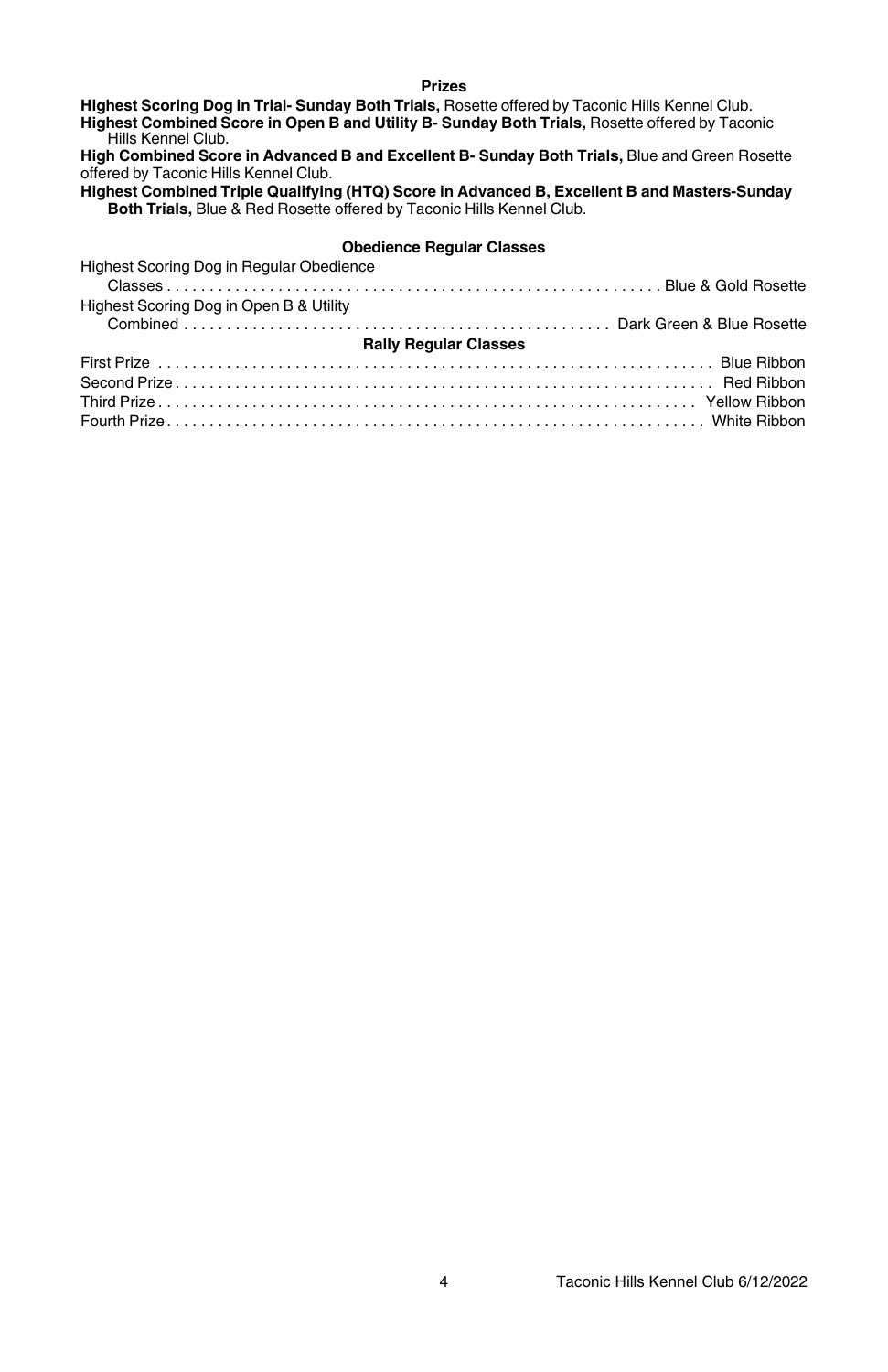# **OBEDIENCE POINTS**

| ת הי<br>. .<br>◟◣<br>n |  |
|------------------------|--|
|------------------------|--|

| <b>NUMBER</b><br><b>COMPETING</b> | 1ST            | 2ND              | 3RD              | 4TH              |
|-----------------------------------|----------------|------------------|------------------|------------------|
| $5 - 9$                           | $\overline{c}$ | $\,1$            | $\,1$            | $\boldsymbol{0}$ |
| $10 - 14$                         | $\overline{4}$ | $\mathbf{1}$     | $\mathbf{1}$     | $\boldsymbol{0}$ |
| $15 - 19$                         | 6              | $\sqrt{2}$       | $\mathbf{1}$     | $\boldsymbol{0}$ |
| $20 - 24$                         | 10             | 3                | $\mathbf{1}$     | $\mathbf{1}$     |
| $25 - 29$                         | 14             | $\overline{4}$   | $\overline{c}$   | $\mathbf{1}$     |
| $30 - 34$                         | 18             | 5                | $\sqrt{2}$       | $\mathbf{1}$     |
| $35 - 39$                         | 22             | $\tau$           | 3                | $\mathbf 1$      |
| $40 - 44$                         | 26             | 9                | $\overline{4}$   | $\overline{c}$   |
| $45 - 49$                         | 30             | 11               | 5                | $\overline{c}$   |
| $50 - 64$                         | 34             | 13               | 6                | 3                |
|                                   |                | <b>UTILITY B</b> |                  |                  |
| <b>NUMBER</b><br><b>COMPETING</b> | $1S T$         | 2ND              | 3RD              | 4TH              |
| $3 - 4$                           | $\mathbf{2}$   | $\boldsymbol{0}$ | $\boldsymbol{0}$ | $\boldsymbol{0}$ |
| $5 - 7$                           | $\overline{4}$ | $\mathbf{1}$     | $\boldsymbol{0}$ | $\boldsymbol{0}$ |
| $8 - 10$                          | 6              | $\sqrt{2}$       | $\boldsymbol{0}$ | $\boldsymbol{0}$ |
| $11 - 13$                         | 10             | 3                | $\mathbf{1}$     | $\boldsymbol{0}$ |
| $14 - 16$                         | 14             | $\overline{4}$   | $\mathbf{1}$     | $\boldsymbol{0}$ |
| $17 - 19$                         | 17             | 5                | $\sqrt{2}$       | $\boldsymbol{0}$ |
| $20 - 23$                         | 20             | $\boldsymbol{7}$ | $\overline{c}$   | $\,1$            |
| $24 - 26$                         | 24             | 9                | $\mathfrak{Z}$   | $\,1$            |
| $27 - 29$                         | 27             | 11               | $\overline{4}$   | $\,1$            |
| $30 - 32$                         | 30             | 13               | $\overline{4}$   | $\mathbf{2}$     |
| $33 - 36$                         | 33             | 14               | 5                | $\mathbf{2}$     |
| $37 - 40$                         | 37             | 15               | 6                | 3                |
| $41 - 48$                         | 40             | 17               | $\boldsymbol{7}$ | 3                |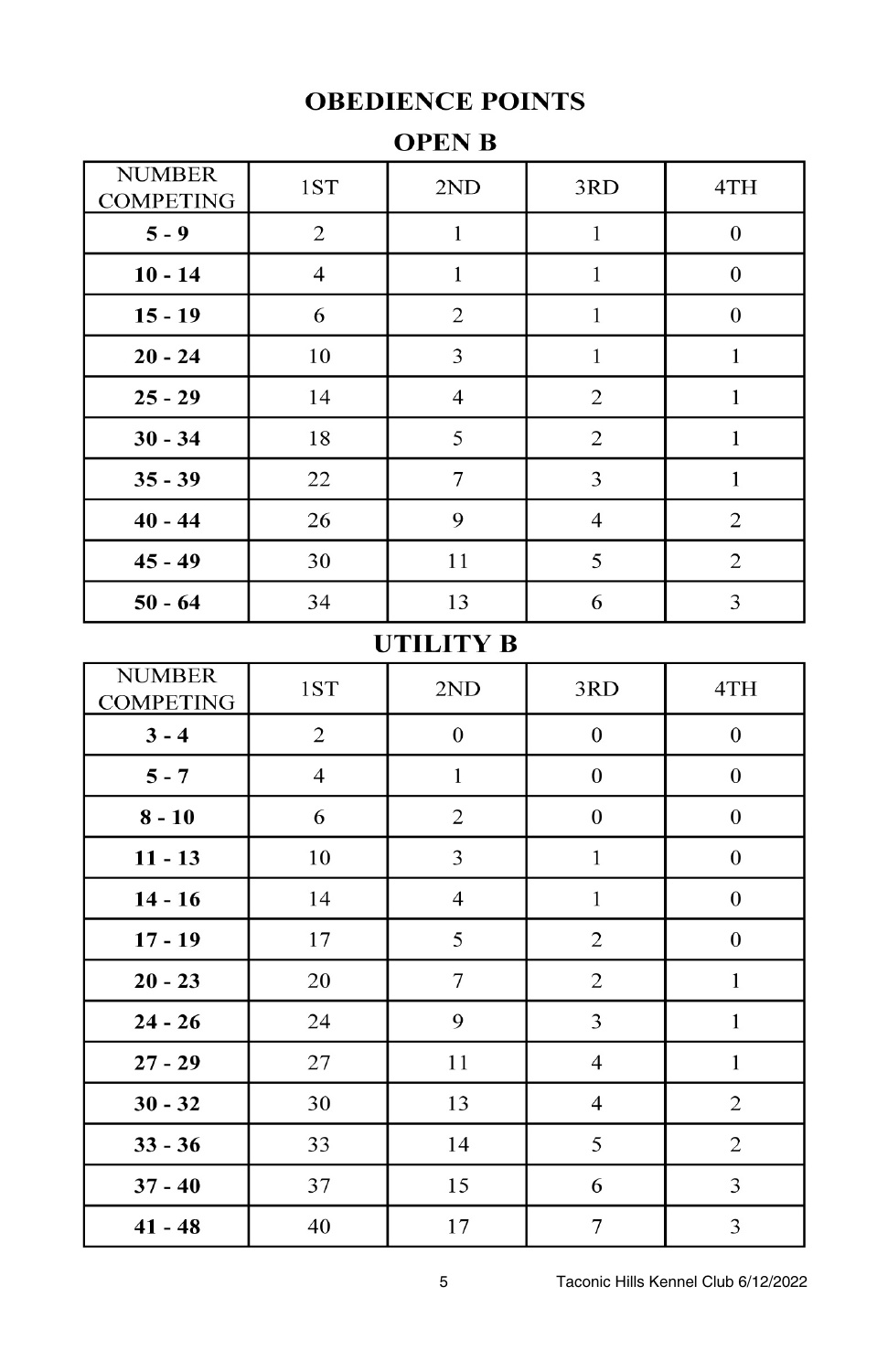# **SUNDAY OBEDIENCE TRIAL 1 CLASSES**

### **NOVICE CLASS "B"**

|              | NB71 KNIGHTDRMZ GOOD & DENNY RIPS IT UP!, SS083880/07. 09/25/18. Breeder, Robin N Scott.            |
|--------------|-----------------------------------------------------------------------------------------------------|
|              | By Goldcker A Boat Turn JH TD CDX MXP4 MXP8 MJPS PAX - Lycinan KnightDrmz A New                     |
|              | Beginning VCD1 CDX TD MXJ. RETRIEVERS (GOLDEN). Dog. Owner, Dianne Posteraro.                       |
| $\mathbf{r}$ | NB75 RUSTY CREEK'S ISLE OF SKYE, SS107886/06. 03/18/19. Breeder, Shelly Sheaffer. By CH             |
|              | OTCH Morgen's Lil' Bit Of Skyefire - Rusty Creek's Multiple Vortex JH. RETRIEVERS                   |
|              | (GOLDEN). Bitch. Owner, Nancy Ritacco.                                                              |
| 1.111        | NB76 TWIN OAK SPECIAL MEMORIES CGC TKN BCAT, SS139949/02. 08/01/19. Breeder, Laurie                 |
|              | Cafaro. By GCH Tangleloft Take The Money N Run - Thornelea Twin Oak Happiness Is Worth              |
|              | The Wait DN. RETRIEVERS (GOLDEN). Bitch. Owner, Laurie J. Cafaro.                                   |
|              | NB79 HI-TOP'S GUIDING LIGHT RE MX MXJ AX TKA, SR909915/01. 12/15/15. Breeder, Nancy                 |
|              | Banask. By MACH15 PACH2 Fast-Trak's Laser Flash MXB5 MJS6 MXP - MACH3 Hi-Top's                      |
|              | Gemini Dream Team UDX OM2 RE MXB MJ. RETRIEVERS (GOLDEN). Bitch. Owner, Nancy                       |
|              | R. Banask.                                                                                          |
|              |                                                                                                     |
|              | First  Second  Third  Fourth                                                                        |
|              |                                                                                                     |
|              | Score  Score  Score  Score                                                                          |
|              |                                                                                                     |
|              | <b>OPEN CLASS "A"</b>                                                                               |
|              | Judge: Connie Parrish                                                                               |
|              |                                                                                                     |
|              | <b>OA137 SOSTAR'S HALT AND CATCH FIRE, DN578221/05. 04/06/19. Breeder, Brianne Trial. By Rafter</b> |
|              | W Texas HSAs OA NAJ OF BCAT - SageHill's Gunpowder N Lead. BORDER COLLIES. Bitch.                   |
|              | Owner. Elissa Piccano.                                                                              |
|              | OA138 WIN WINTER SOLSTICE CD RI NA OAJ OF OA TKN, DN387400/05. 12/21/13. Breeder, A                 |
|              | Youngblood. By Blue Little Man - Alexis's Sugar Pie. SHETLAND SHEEPDOGS. Dog. Owner,                |
|              | <b>Michelle R Trummer.</b>                                                                          |
|              | OA139 TACARA HANGOVER'S HUCKLEBERRY, DN642705/06. 09/23/20. Breeder, Kimberly Snearey               |
|              | & Linda Newsome. By Gch Katahdin Ay Vikholmen CD TD - Gch Tacaras Kalling Kelaiyah BN               |
|              | RN PT BCAT DSA CGC. BELGIAN TERVUREN. Dog. Owner, Carolyn Cooper.                                   |
|              |                                                                                                     |
|              | First  Second  Third                                                                                |
|              | Score  Score  Score                                                                                 |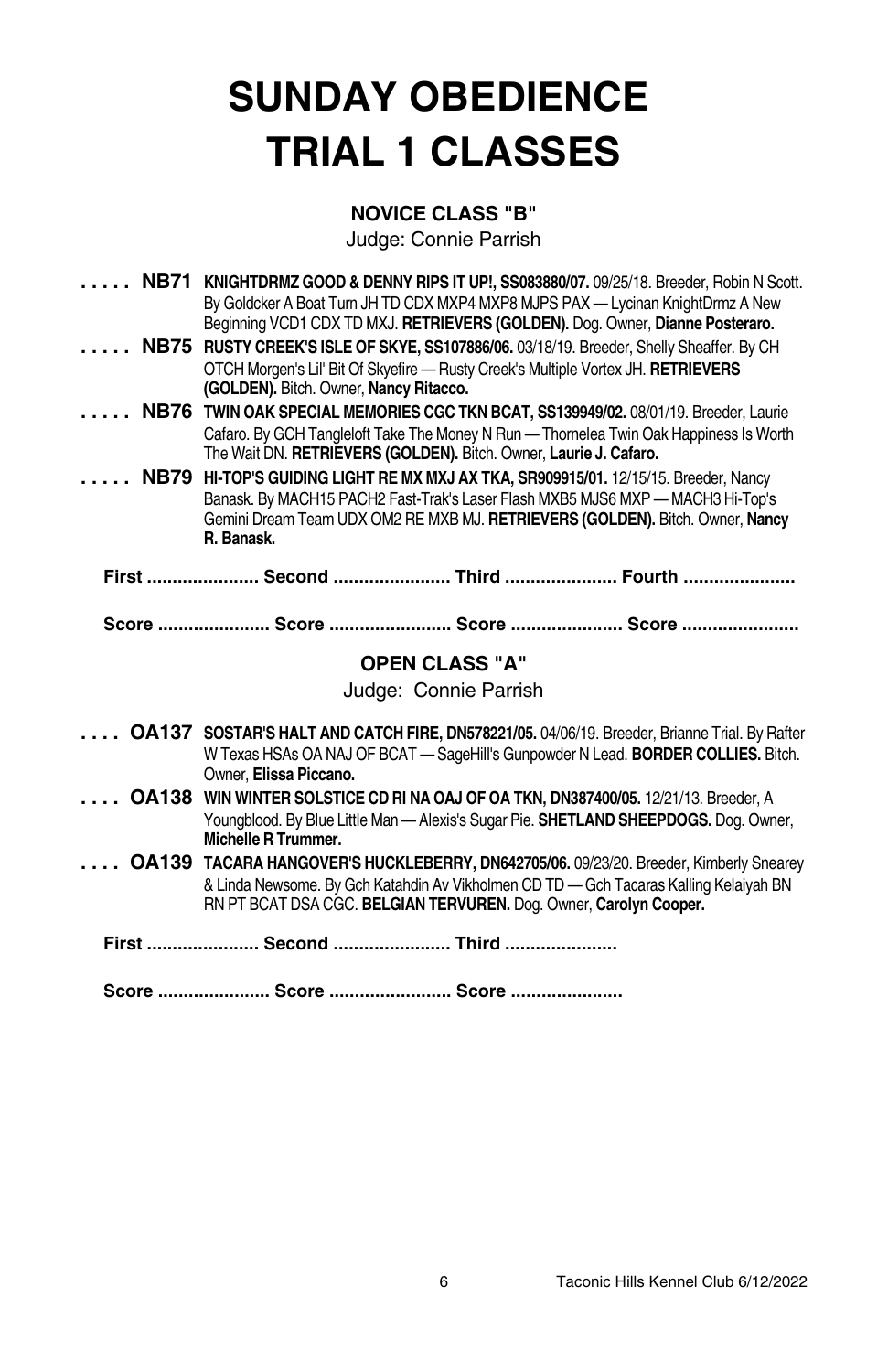### **OPEN CLASS "B"**

## Judge: Connie Parrish

|       | OB210 GAYLAN'S ODE TO JOY CDX RN PCD BN CGC, SR985328/01. 04/04/17. Breeder, Dr. Gayle L.<br>Watkins & Lise Pratt. By OTCH One Ash Spring Loaded For Play, UDX4 OM7 GN VM - Gaylan's                                     |
|-------|--------------------------------------------------------------------------------------------------------------------------------------------------------------------------------------------------------------------------|
|       | Spellbound Star Catcher UD OM1 BN GN RN O. RETRIEVERS (GOLDEN). Bitch. Owner, Diane<br>Driscoll.                                                                                                                         |
|       | OB211 OTCH BRACKENHILL MOONSTRUCK UDX3 OM7 RE, DN351334/02. 10/31/12. Breeder, L                                                                                                                                         |
|       | Mooradian. By Ch OTCH MACH2 Sealite's Leading Man UDX6 HXBs - Ch Brackenhill Loyal<br>and True. BORDER COLLIES. Dog. Owner, Bonnie & Terry Burman, (Obed. UB315).                                                        |
|       | OB212 BROOKRIDGE SECRET MISSION AT MADABRA UDX OM2 RE. DN355816/05. 11/20/12.                                                                                                                                            |
|       | Breeder, Reggie & Susan Moorehead & Jennifer Cunkleman. By GCH Akilahs I'll Keep My Guns<br>-GCH Brookridge Pop Secret. AUSTRALIAN SHEPHERDS. Dog. Owner, Mindy & Robert<br>Costanza, (Obed. UB316).                     |
|       | OB213 GAYLAN'S SPELLBOUND STAR CATCHER UDX2 OM4 BN GN RN, SR697757/05. 07/21/11.                                                                                                                                         |
|       | Breeder, G. Watkins & L. Pratt. By Ch Wynwoods Wild Card, CDX MH WCX ** OS VCX -                                                                                                                                         |
|       | Gaylans Fly Like The Wind, JH MX MXJ WC OD VC. RETRIEVERS (GOLDEN). Bitch. Owner,<br>Diane Driscoll, (Obed. UB317).                                                                                                      |
|       | OB214 OTCH TANBARK'S COLA SARANADE UDX4 PCDX OM6 BN, SR723549/02. 02/12/12.                                                                                                                                              |
|       | Breeder, Y. Piefer. By Otch Tanbarks True Grit, UDX2 - High Rollers TNT, CDX. RETRIEVERS<br>(GOLDEN). Bitch. Owner, Robert Amen, (Obed. UB318).                                                                          |
|       | OB215 GAYLAN'S STARGAZING IN AUTUMN, CD BN, SS153635/02. 11/11/19. Breeder, Gayle                                                                                                                                        |
|       | Watkins & Stephen Watkins. By OTCH Stardust Rainier Rocky - Gaylan's Bramble Berry<br>Bourbon Barrel Beer GCG TKN. RETRIEVERS (GOLDEN). Bitch. Owner, Debra D'Elia.                                                      |
|       | OB216 MORNINGSTAR FLY ME TO THE MOON UDX7 OM9 BN GO VER, SR773552/02. 03/06/13.                                                                                                                                          |
|       | Breeder, G. Pastor & D. Leach. By Mach3 Goldencol Knock Me Off My Feet, VCD2, RA, JH, MX -<br>Morningstar M-11, JH, AX, AXJ, CGC. RETRIEVERS (GOLDEN). Dog. Owner, Susan & Gary<br>Levine, (Obed. UB319).                |
|       | OB217 RHUMBLINE'S TRUE NORTH CGC, SS024497/07. 10/29/17. Breeder, Susan Carpenter. By FC                                                                                                                                 |
|       | AFC Bluenorth's This Rock Hard Ten MH - Rhumbline's Dangerous Cargo CD BN RN MH.<br>RETRIEVERS (LABRADOR). Dog. Owner, Lynnette Maurer, (Obed. UB320).                                                                   |
|       | OB219 OTCH2 STARGAZER-ASHMEAD'S GALACTIC WARRIOR UDX7 BN, DN391840/03.                                                                                                                                                   |
|       | 04/08/14. Breeder, Kristin Brooks Jones. By Bac Von Der Siebengebirgsperle, SCHH3, IPO3-<br>OTCH MACH Heka Shining Brightly Vom Ashmead UDX9. GERMAN SHEPHERD DOGS. Dog.<br>Owner, Debra D'Elia, (Obed. UB322).          |
|       | First  Second  Third  Fourth                                                                                                                                                                                             |
|       | Score  Score  Score  Score                                                                                                                                                                                               |
|       | <b>UTILITY CLASS "A"</b>                                                                                                                                                                                                 |
|       | Judge: Connie Parrish                                                                                                                                                                                                    |
|       | UA262 MACDEGA BLUE COTTON CANDY, CDX PCD BN RM2 RAE2 CGCA, DN385393/01.<br>12/11/13. Breeder, T. & N. Coen. By Gch. Sea Haven Etched In Silver - Macdega Indiscreet.<br>SHETLAND SHEEPDOGS. Bitch. Owner, Betsy Webster. |
| First |                                                                                                                                                                                                                          |
|       |                                                                                                                                                                                                                          |

**Score ......................**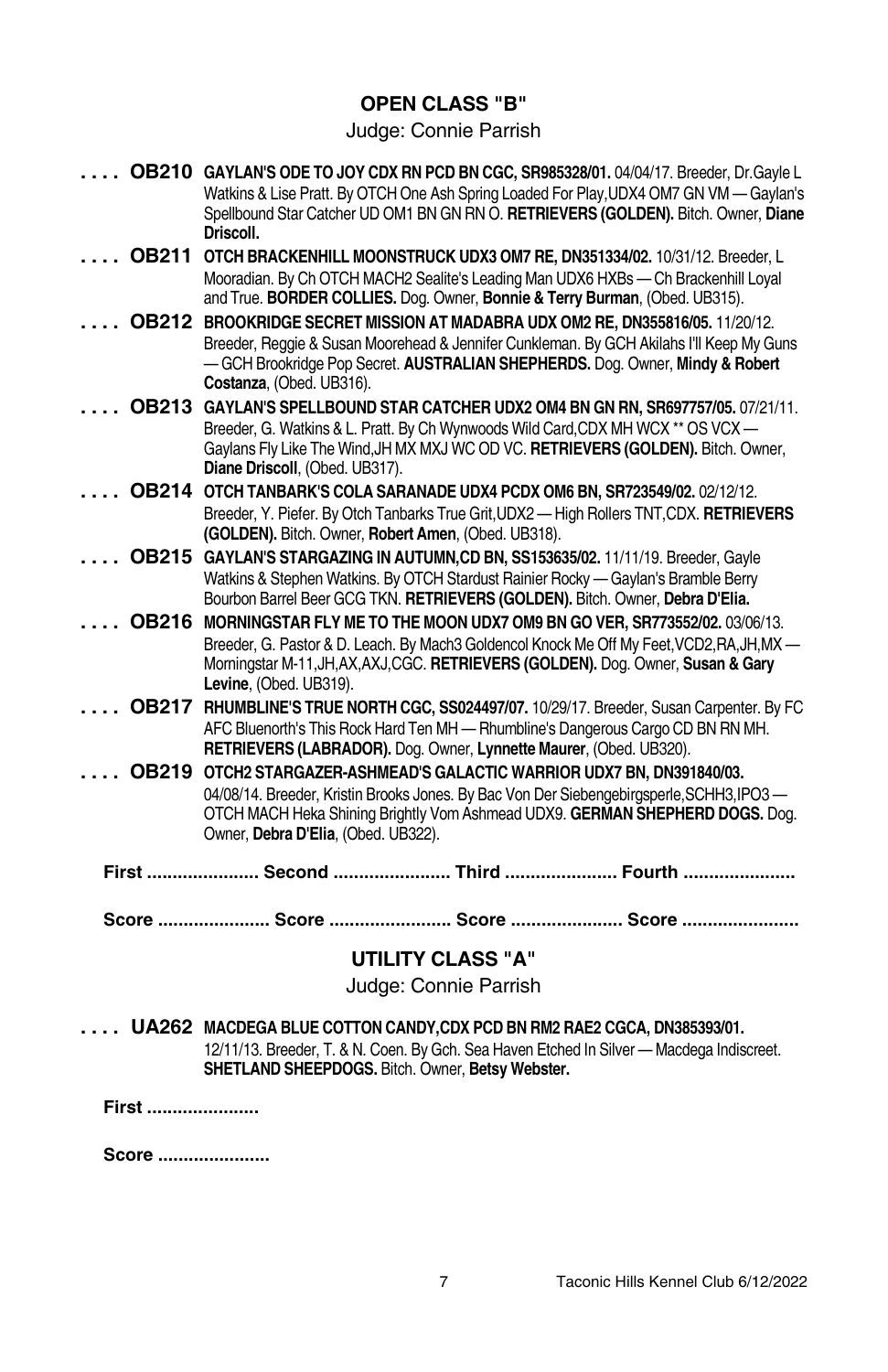## **UTILITY CLASS "B"**

|              | UB314 GAYLAN'S GOTTA KICK IT UP! UDX PCDX OM2 BN VER RN, SR752180/05. 10/23/12.                                                                                                  |
|--------------|----------------------------------------------------------------------------------------------------------------------------------------------------------------------------------|
|              | Breeder, G. Watkins & V. Chaney. By RockErin Red River Ruckus, MH - Otch/Mach2 Gaylans<br>Thaleia, UDX6, OGM, RAE, TDX, JH. RETRIEVERS (GOLDEN). Bitch. Owner, Dianne Posteraro. |
|              | UB315 OTCH BRACKENHILL MOONSTRUCK UDX3 OM7 RE, DN351334/02. 10/31/12. Breeder, L                                                                                                 |
|              | Mooradian. By Ch OTCH MACH2 Sealite's Leading Man UDX6 HXBs — Ch Brackenhill Loval<br>and True. BORDER COLLIES. Dog. Owner, Bonnie & Terry Burman, (Obed. OB211).                |
| <b>UB316</b> | BROOKRIDGE SECRET MISSION AT MADABRA UDX OM2 RE. DN355816/05. 11/20/12.                                                                                                          |
|              | Breeder, Reggie & Susan Moorehead & Jennifer Cunkleman. By GCH Akilahs I'll Keep My Guns                                                                                         |
|              | -GCH Brookridge Pop Secret. AUSTRALIAN SHEPHERDS. Dog. Owner, Mindy & Robert<br>Costanza, (Obed. OB212).                                                                         |
| <b>UB317</b> | GAYLAN'S SPELLBOUND STAR CATCHER UDX2 OM4 BN GN RN, SR697757/05. 07/21/11.                                                                                                       |
|              | Breeder, G. Watkins & L. Pratt. By Ch Wynwoods Wild Card, CDX MH WCX ** OS VCX -                                                                                                 |
|              | Gaylans Fly Like The Wind, JH MX MXJ WC OD VC. RETRIEVERS (GOLDEN). Bitch. Owner,                                                                                                |
|              | Diane Driscoll, (Obed. OB213).                                                                                                                                                   |
|              | UB318 OTCH TANBARK'S COLA SARANADE UDX4 PCDX OM6 BN, SR723549/02. 02/12/12.                                                                                                      |
|              | Breeder, Y. Piefer. By Otch Tanbarks True Grit, UDX2 - High Rollers TNT, CDX. RETRIEVERS<br>(GOLDEN). Bitch. Owner, Robert Amen, (Obed. OB214).                                  |
| <b>UB319</b> | MORNINGSTAR FLY ME TO THE MOON UDX7 OM9 BN GO VER, SR773552/02. 03/06/13.                                                                                                        |
|              | Breeder, G. Pastor & D. Leach. By Mach3 Goldencol Knock Me Off My Feet, VCD2, RA, JH, MX-                                                                                        |
|              | Morningstar M-11, JH, AX, AXJ, CGC. RETRIEVERS (GOLDEN). Dog. Owner, Susan & Gary                                                                                                |
|              | Levine, (Obed. OB216).                                                                                                                                                           |
| <b>UB320</b> | <b>RHUMBLINE'S TRUE NORTH CGC, SS024497/07. 10/29/17. Breeder, Susan Carpenter. By FC</b>                                                                                        |
|              | AFC Bluenorth's This Rock Hard Ten MH - Rhumbline's Dangerous Cargo CD BN RN MH.<br>RETRIEVERS (LABRADOR). Dog. Owner, Lynnette Maurer, (Obed. OB217).                           |
| <b>UB322</b> | OTCH2 STARGAZER-ASHMEAD'S GALACTIC WARRIOR UDX7 BN, DN391840/03.                                                                                                                 |
|              | 04/08/14. Breeder, Kristin Brooks Jones. By Bac Von Der Siebengebirgsperle, SCHH3, IPO3 -                                                                                        |
|              | OTCH MACH Heka Shining Brightly Vom Ashmead UDX9. GERMAN SHEPHERD DOGS. Dog.                                                                                                     |
|              | Owner, Debra D'Elia, (Obed. OB219).                                                                                                                                              |
|              | First  Second  Third  Fourth                                                                                                                                                     |
|              | Score  Score  Score  Score                                                                                                                                                       |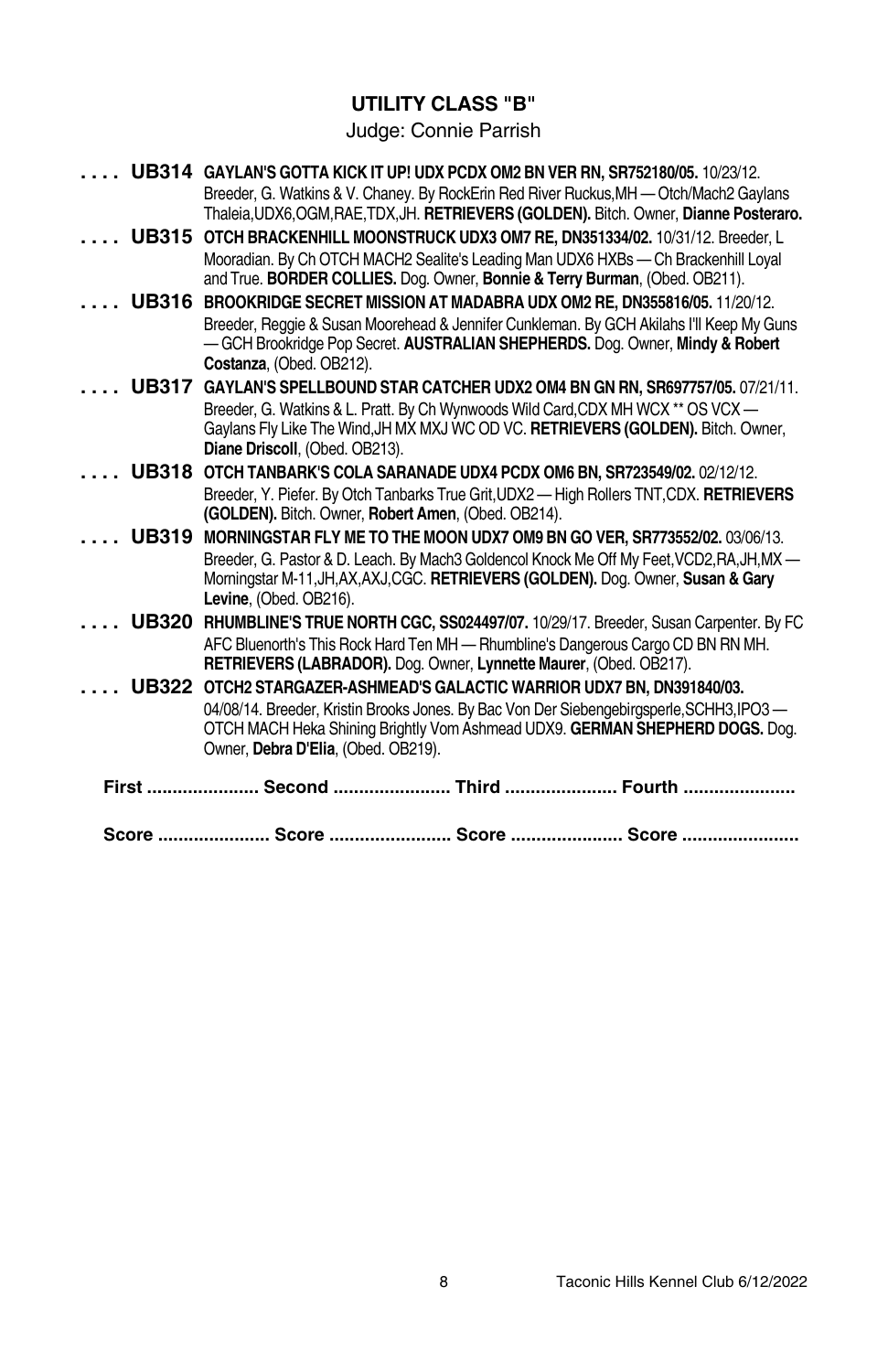# **SUNDAY OBEDIENCE TRIAL 1 EXHIBITORS LIST**

| - B -                                                                                            |
|--------------------------------------------------------------------------------------------------|
|                                                                                                  |
|                                                                                                  |
| $-C =$                                                                                           |
|                                                                                                  |
|                                                                                                  |
|                                                                                                  |
| - D -                                                                                            |
| D'Elia, Debra, 442 Tappan Rd, Northvale, NJ, 07647  Ger. Shep., OB219, UB322; Gold. Ret., OB215. |
|                                                                                                  |
|                                                                                                  |
| $-1$ $-$                                                                                         |
|                                                                                                  |
| - M -                                                                                            |
|                                                                                                  |
| $- P -$                                                                                          |
|                                                                                                  |
|                                                                                                  |
| - R -                                                                                            |
|                                                                                                  |
| $-T -$                                                                                           |
|                                                                                                  |
| - W -                                                                                            |
|                                                                                                  |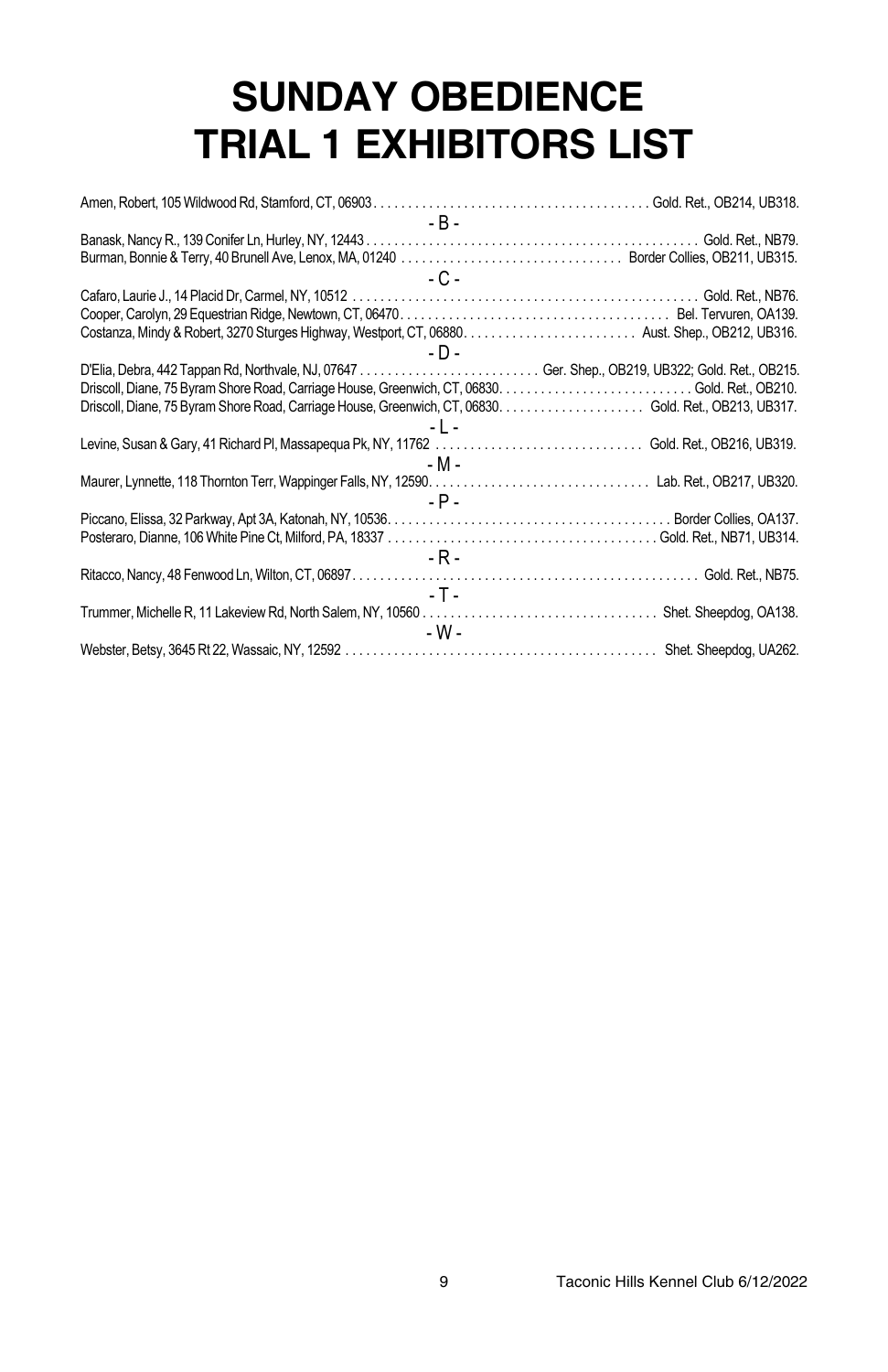# **SUNDAY OBEDIENCE TRIAL 2 CLASSES**

### **NOVICE CLASS "A"**

Judge: Leslye Pinnell

**. . . . . . NA9 MIGHTY MADELINE, PR227274/06.** 05/05/20. Breeder, Mary Ellen Vaugh. By Jaxs — Vaughn's Gypsy Rose. **POODLES (MINIATURE).** Bitch. Owner, **Penni Buchal.**

**First ......................**

**Score ......................**

### **NOVICE CLASS "B"**

Judge: Leslye Pinnell

- **. . . . . NB71 KNIGHTDRMZ GOOD & DENNY RIPS IT UP!, SS083880/07.** 09/25/18. Breeder, Robin N Scott. By Goldcker A Boat Turn JH TD CDX MXP4 MXP8 MJPS PAX — Lycinan KnightDrmz A New Beginning VCD1 CDX TDMXJ. **RETRIEVERS (GOLDEN).** Dog. Owner, **Dianne Posteraro.**
- **. . . . . NB73 FIREZONE'S WILD AND FREE FROM KINCSEM, WS697273/02.** 07/17/20. Breeder, Christine Meyer. By Ingerbars Tynan Dances With Wildflowers — Firezone's Kincsem. **GIANT SCHNAU-ZERS.** Bitch. Owner, **Christine Meyer.**
- **. . . . . NB75 RUSTY CREEK'S ISLE OF SKYE, SS107886/06.** 03/18/19. Breeder, Shelly Sheaffer. By CH OTCH Morgen's Lil' Bit Of Skyefire — Rusty Creek's Multiple Vortex JH. **RETRIEVERS (GOLDEN).** Bitch. Owner, **Nancy Ritacco.**
- **. . . . . NB76 TWIN OAK SPECIALMEMORIES CGC TKN BCAT, SS139949/02.** 08/01/19. Breeder, Laurie Cafaro. By GCH Tangleloft Take The Money N Run — Thornelea Twin Oak Happiness Is Worth The Wait DN. **RETRIEVERS (GOLDEN).** Bitch. Owner, **Laurie J. Cafaro.**
	- **First ...................... Second ....................... Third ...................... Fourth ......................**
	- **Score ...................... Score ........................ Score ...................... Score .......................**

### **OPEN CLASS "A"**

### Judge: Leslye Pinnell

- **. . . . OA137 SOSTAR'S HALT AND CATCH FIRE, DN578221/05.** 04/06/19. Breeder, Brianne Trial. By Rafter W Texas HSAs OA NAJ OF BCAT — SageHill's Gunpowder N Lead. **BORDER COLLIES.** Bitch. Owner, **Elissa Piccano.**
- **. . . . OA138 WIN WINTER SOLSTICE CD RI NA OAJ OF OA TKN, DN387400/05.** 12/21/13. Breeder, A Youngblood. By Blue Little Man — Alexis's Sugar Pie. **SHETLAND SHEEPDOGS.** Dog. Owner,<br>**Michelle R Trummer.**
- **. . . . OA139 TACARA HANGOVER'S HUCKLEBERRY, DN642705/06.** 09/23/20. Breeder, Kimberly Snearey & Linda Newsome. By Gch Katahdin Av Vikholmen CD TD — Gch Tacaras Kalling Kelaiyah BN RN PT BCAT DSA CGC. **BELGIAN TERVUREN.** Dog. Owner, **Carolyn Cooper.**

**First ...................... Second ....................... Third ......................**

**Score ...................... Score ........................ Score ......................**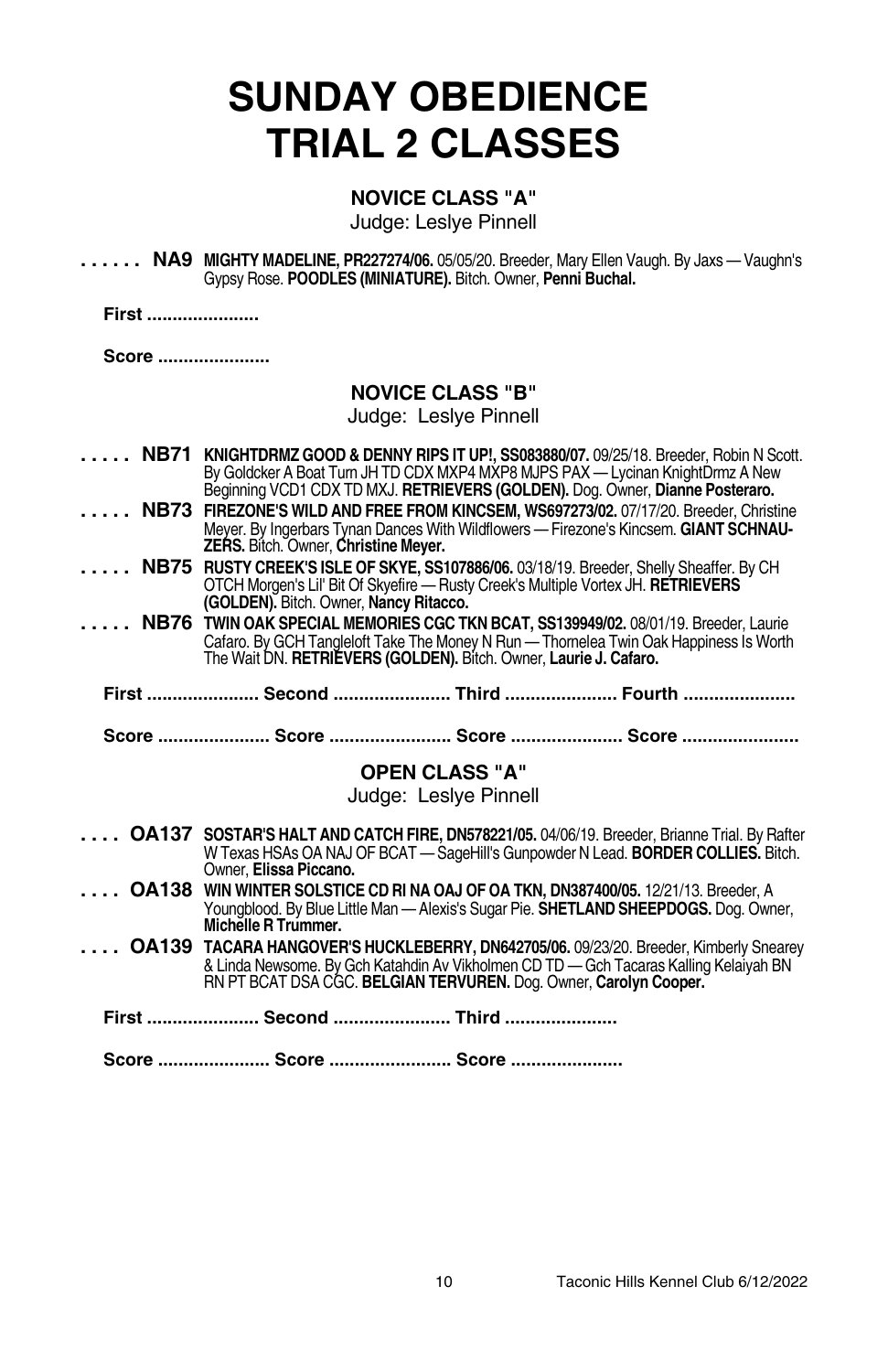### **OPEN CLASS "B"**

Judge: Leslye Pinnell

|       | OB210 GAYLAN'S ODE TO JOY CDX RN PCD BN CGC, SR985328/01. 04/04/17. Breeder, Dr. Gayle L<br>Watkins & Lise Pratt. By OTCH One Ash Spring Loaded For Play, UDX4 OM7 GN VM - Gaylan's<br>Spellbound Star Catcher UD OM1 BN GN RN O. RETRIEVERS (GOLDEN). Bitch. Owner, Diane<br>Driscoll.      |
|-------|----------------------------------------------------------------------------------------------------------------------------------------------------------------------------------------------------------------------------------------------------------------------------------------------|
|       | OB211 OTCH BRACKENHILL MOONSTRUCK UDX3 OM7 RE, DN351334/02. 10/31/12. Breeder, L<br>Mooradian. By Ch OTCH MACH2 Sealite's Leading Man UDX6 HXBs - Ch Brackenhill Loyal<br>and True. BORDER COLLIES. Dog. Owner, Bonnie & Terry Burman, (Obed. UB315).                                        |
|       | <b>OB212 BROOKRIDGE SECRET MISSION AT MADABRA UDX OM2 RE. DN355816/05. 11/20/12.</b><br>Breeder, Reggie & Susan Moorehead & Jennifer Cunkleman. By GCH Akilahs I'll Keep My Guns<br>-GCH Brookridge Pop Secret. AUSTRALIAN SHEPHERDS. Dog. Owner, Mindy & Robert<br>Costanza, (Obed. UB316). |
| OB213 | GAYLAN'S SPELLBOUND STAR CATCHER UDX2 OM4 BN GN RN, SR697757/05. 07/21/11.<br>Breeder, G. Watkins & L. Pratt. By Ch Wynwoods Wild Card, CDX MH WCX ** OS VCX -<br>Gaylans Fly Like The Wind, JH MX MXJ WC OD VC. RETRIEVERS (GOLDEN). Bitch. Owner,<br>Diane Driscoll, (Obed. UB317).        |
|       | OB215 GAYLAN'S STARGAZING IN AUTUMN, CD BN, SS153635/02. 11/11/19. Breeder, Gayle<br>Watkins & Stephen Watkins. By OTCH Stardust Rainier Rocky — Gaylan's Bramble Berry<br>Bourbon Barrel Beer GCG TKN. RETRIEVERS (GOLDEN). Bitch. Owner, Debra D'Elia.                                     |
| OB216 | MORNINGSTAR FLY ME TO THE MOON UDX7 OM9 BN GO VER, SR773552/02, 03/06/13.<br>Breeder, G. Pastor & D. Leach. By Mach3 Goldencol Knock Me Off My Feet, VCD2, RA, JH, MX -<br>Morningstar M-11, JH, AX, AXJ, CGC. RETRIEVERS (GOLDEN). Dog. Owner, Susan & Gary<br>Levine, (Obed. UB319).       |
|       | OB217 RHUMBLINE'S TRUE NORTH CGC, SS024497/07. 10/29/17. Breeder, Susan Carpenter. By FC<br>AFC Bluenorth's This Rock Hard Ten MH - Rhumbline's Dangerous Cargo CD BN RN MH.<br>RETRIEVERS (LABRADOR). Dog. Owner, Lynnette Maurer, (Obed. UB320).                                           |
|       | <b>OB218 GCH LAKOTA'S KILTLIFTER ON THE ROCKS UDX OM3 SH, SR904494/08, 11/07/15.</b><br>Breeder, P. Quinn & P. Kartes. By GCHS. Rhapsody Yet Another One, JH, AX, AXJ — Techniques<br>Salt One On The Rim, CD, SH, RA, BN. RETRIEVERS (GOLDEN). Dog. Owner, Henry Hahn,<br>(Obed. UB321).    |
|       | OB219 OTCH2 STARGAZER-ASHMEAD'S GALACTIC WARRIOR UDX7 BN, DN391840/03.<br>04/08/14. Breeder, Kristin Brooks Jones. By Bac Von Der Siebengebirgsperle, SCHH3, IPO3 -<br>OTCH MACH Heka Shining Brightly Vom Ashmead UDX9. GERMAN SHEPHERD DOGS. Dog.<br>Owner, Debra D'Elia, (Obed. UB322).   |
|       | First  Second  Third  Fourth                                                                                                                                                                                                                                                                 |
|       | Score  Score  Score  Score                                                                                                                                                                                                                                                                   |
|       | <b>UTILITY CLASS "A"</b><br>Judge: Lesive Pinnell                                                                                                                                                                                                                                            |
|       | UA262 MACDEGA BLUE COTTON CANDY, CDX PCD BN RM2 RAE2 CGCA, DN385393/01.<br>12/11/13. Breeder, T. & N. Coen. By Gch. Sea Haven Etched In Silver - Macdega Indiscreet.<br>SHETLAND SHEEPDOGS. Bitch. Owner, Betsy Webster.                                                                     |
|       | UA263 FIREZONE'S KINCSEM BN RE CA SIA SEN RATN CGC TKA C, WS535436/01. 03/27/16.<br>Breeder, M Raukhverger. By Ch Stablemaster's Dark Horse - Ch Zarina's Design Something<br>Special, CD GN RA CA. GIANT SCHNAUZERS. Bitch. Owner, Christine Meyer.                                         |
|       | First  Second                                                                                                                                                                                                                                                                                |

**Score ...................... Score ........................**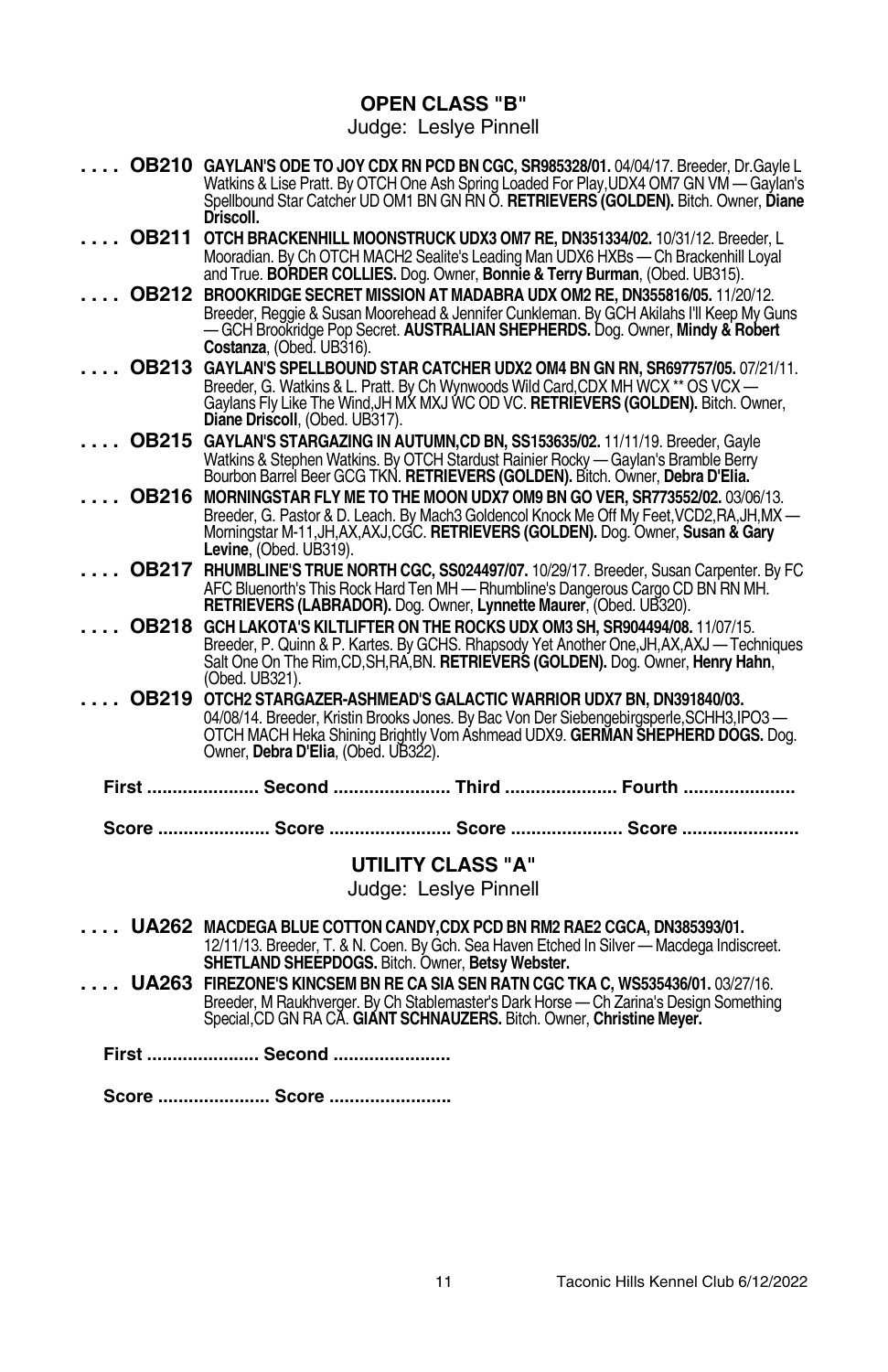# **UTILITY CLASS "B"**

Judge: Leslye Pinnell

|              | UB314 GAYLAN'S GOTTA KICK IT UP! UDX PCDX OM2 BN VER RN, SR752180/05. 10/23/12.<br>Breeder, G. Watkins & V. Chaney. By RockErin Red River Ruckus, MH - Otch/Mach2 Gaylans<br>Thaleia, UDX6, OGM, RAE, TDX, JH. RETRIEVERS (GOLDEN). Bitch. Owner, Dianne Posteraro.                    |  |
|--------------|----------------------------------------------------------------------------------------------------------------------------------------------------------------------------------------------------------------------------------------------------------------------------------------|--|
| <b>UB315</b> | OTCH BRACKENHILL MOONSTRUCK UDX3 OM7 RE, DN351334/02. 10/31/12. Breeder, L<br>Mooradian. By Ch OTCH MACH2 Sealite's Leading Man UDX6 HXBs — Ch Brackenhill Loyal<br>and True. <b>BORDER COLLIES.</b> Dog. Owner, <b>Bonnie &amp; Terry Burman</b> , (Obed. OB211).                     |  |
| <b>UB316</b> | BROOKRIDGE SECRET MISSION AT MADABRA UDX OM2 RE. DN355816/05. 11/20/12.<br>Breeder, Reggie & Susan Moorehead & Jennifer Cunkleman. By GCH Akilahs I'll Keep My Guns<br>-GCH Brookridge Pop Secret. AUSTRALIAN SHEPHERDS. Dog. Owner, Mindy & Robert<br>Costanza. (Obed. OB212).        |  |
| <b>UB317</b> | GAYLAN'S SPELLBOUND STAR CATCHER UDX2 OM4 BN GN RN, SR697757/05. 07/21/11.<br>Breeder, G. Watkins & L. Pratt. By Ch Wynwoods Wild Card, CDX MH WCX ** OS VCX -<br>Gaylans Fly Like The Wind, JH MX MXJ WC OD VC. RETRIEVERS (GOLDEN). Bitch. Owner,<br>Diane Driscoll, (Obed. OB213).  |  |
| <b>UB319</b> | MORNINGSTAR FLY ME TO THE MOON UDX7 OM9 BN GO VER, SR773552/02. 03/06/13.<br>Breeder, G. Pastor & D. Leach. By Mach3 Goldencol Knock Me Off My Feet, VCD2, RA, JH, MX -<br>Morningstar M-11, JH, AX, AXJ, CGC. RETRIEVERS (GOLDEN). Dog. Owner, Susan & Gary<br>Levine. (Obed. OB216). |  |
| <b>UB320</b> | RHUMBLINE'S TRUE NORTH CGC, SS024497/07. 10/29/17. Breeder, Susan Carpenter. By FC<br>AFC Bluenorth's This Rock Hard Ten MH - Rhumbline's Dangerous Cargo CD BN RN MH.<br>RETRIEVERS (LABRADOR). Dog. Owner, Lynnette Maurer, (Obed. OB217).                                           |  |
| <b>UB321</b> | GCH LAKOTA'S KILTLIFTER ON THE ROCKS UDX OM3 SH. SR904494/08. 11/07/15.<br>Breeder, P. Quinn & P. Kartes. By GCHS. Rhapsody Yet Another One, JH, AX, AXJ — Techniques<br>Salt One On The Rim, CD, SH, RA, BN. RETRIEVERS (GOLDEN). Dog. Owner, Henry Hahn,<br>(Obed. OB218).           |  |
| <b>UB322</b> | OTCH2 STARGAZER-ASHMEAD'S GALACTIC WARRIOR UDX7 BN, DN391840/03.<br>04/08/14. Breeder, Kristin Brooks Jones. By Bac Von Der Siebengebirgsperle, SCHH3, IPO3-<br>OTCH MACH Heka Shining Brightly Vom Ashmead UDX9. GERMAN SHEPHERD DOGS. Dog.<br>Owner, Debra D'Elia, (Obed. OB219).    |  |
|              | First  Second  Third  Fourth                                                                                                                                                                                                                                                           |  |
|              | Score  Score  Score  Score                                                                                                                                                                                                                                                             |  |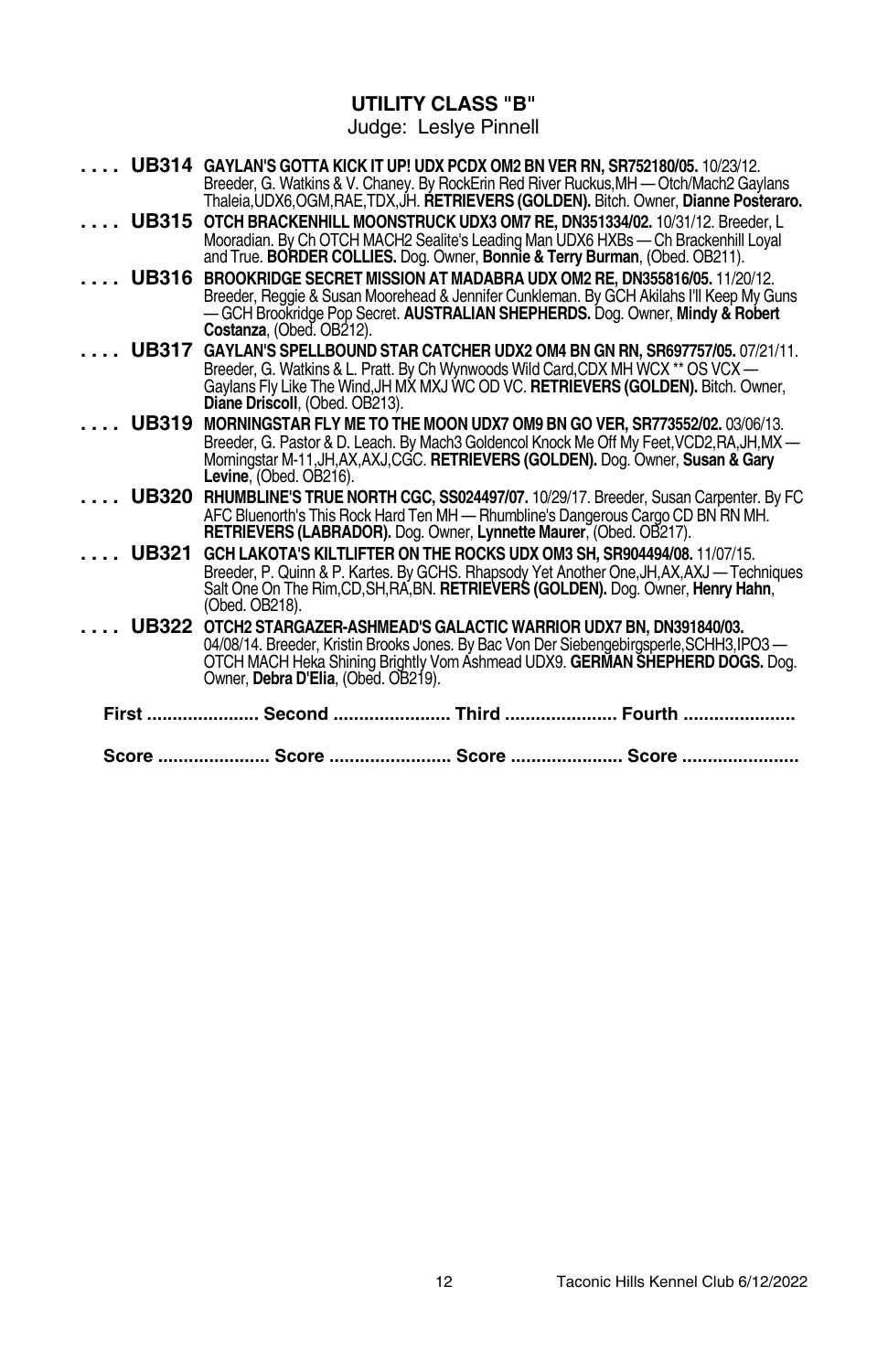# **SUNDAY OBEDIENCE TRIAL 2 EXHIBITORS LIST**

|  | ۰. |  |
|--|----|--|
|--|----|--|

| - C -                                                                                                 |  |
|-------------------------------------------------------------------------------------------------------|--|
|                                                                                                       |  |
|                                                                                                       |  |
|                                                                                                       |  |
| - D -                                                                                                 |  |
| D'Elia, Debra, 442 Tappan Rd, Northvale, NJ, 07647  Ger. Shep., OB219, UB322; Gold. Ret., OB215.      |  |
|                                                                                                       |  |
| Driscoll, Diane, 75 Byram Shore Road, Carriage House, Greenwich, CT, 06830. Gold. Ret., OB213, UB317. |  |
| - H -                                                                                                 |  |
|                                                                                                       |  |
| $-1$ $-$                                                                                              |  |
|                                                                                                       |  |
| - M -                                                                                                 |  |
|                                                                                                       |  |
|                                                                                                       |  |
| $-$ P $-$                                                                                             |  |
|                                                                                                       |  |
|                                                                                                       |  |
| - R -                                                                                                 |  |
|                                                                                                       |  |
| - T - L                                                                                               |  |
|                                                                                                       |  |
| - W -                                                                                                 |  |
|                                                                                                       |  |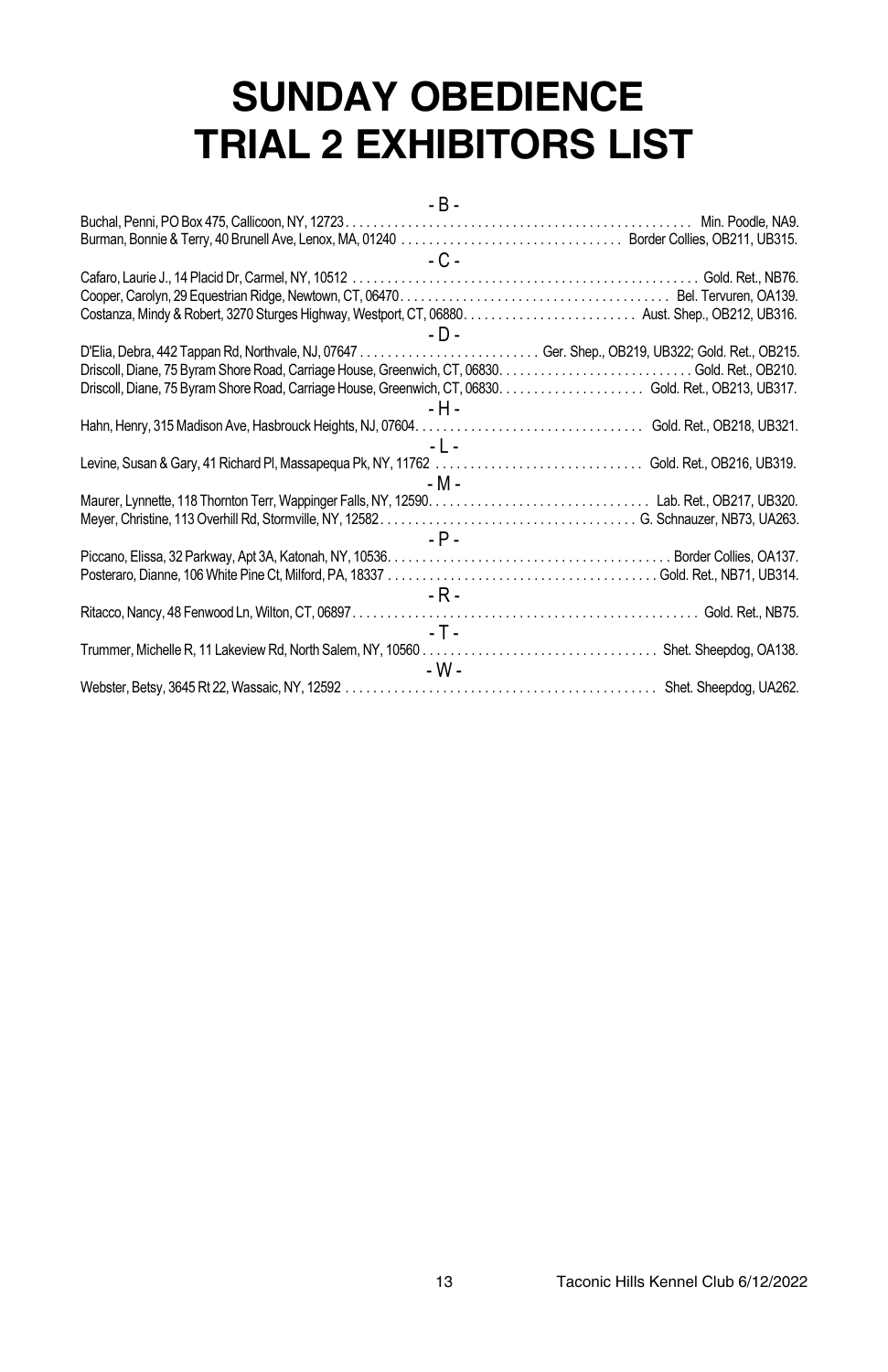# **SUNDAY RALLY TRIAL 1 CLASSES**

# **RALLY NOVICE A**

Judge: Leslye Pinnell

|       | <b>RB11 CHARLIE CHUNGA, MA929133/01.</b> 08/01/17. Breeder, Not Given. By Not Given — Not Given.<br>AMERICAN STAFFORDSHIRE TERRIERS. Dog. Owner, Theresa Ulvino & Gideon Ford.                                                                                                                                                                 |
|-------|------------------------------------------------------------------------------------------------------------------------------------------------------------------------------------------------------------------------------------------------------------------------------------------------------------------------------------------------|
|       | RB12 SUNNYRAINS ANGEL FOR HEAVEN'S SAKE, DN665962/02. 10/03/19. Breeder, Heather<br>Moyer & Patti Herhold. By Ch Sunnyrain Sittin On My Assets — Ch Sunnyrains Talk Is Cheap.<br><b>AUSTRALIAN SHEPHERDS.</b> Bitch. Owner, <b>Dr Samira Yasmin Khera.</b>                                                                                     |
|       | First  Second                                                                                                                                                                                                                                                                                                                                  |
|       | Score  Score                                                                                                                                                                                                                                                                                                                                   |
|       | <b>RALLY NOVICE B</b><br>Judge: Leslye Pinnell                                                                                                                                                                                                                                                                                                 |
|       | RC201 GAYLAN'S SPELLBOUND STAR CATCHER UDX2 OM4 BN GN RN, SR697757/05. 07/21/11.<br>Breeder, G. Watkins & L. Pratt. By Ch Wynwoods Wild Card, CDX MH WCX ** OS VCX-<br>Gaylans Fly Like The Wind, JH MX MXJ WC OD VC. RETRIEVERS (GOLDEN). Bitch. Owner,<br>Diane Driscoll.                                                                    |
|       | RC202 GAYLAN'S ODE TO JOY CDX RN PCD BN CGC, SR985328/01. 04/04/17. Breeder, Dr.Gayle L<br>Watkins & Lise Pratt. By OTCH One Ash Spring Loaded For Play, UDX4 OM7 GN VM — Gaylan's<br>Spellbound Star Catcher UD OM1 BN GN RN O. RETRIEVERS (GOLDEN). Bitch. Owner, Diane<br>Driscoll.                                                         |
|       | RC207 EDELWEISS'DREAM A LITTLE DREAM WITH ME, SR970311/04. 12/17/16. Breeder, Mrs Luis<br>Gaylor Russo. By Edelweiss' Will Ofthe Wispi Too! ~ - Edelweiss Blowin' In the Wind.<br>RETRIEVERS (GOLDEN). Bitch. Owner, Martha A. Baggs.                                                                                                          |
|       | First  Second  Third                                                                                                                                                                                                                                                                                                                           |
|       |                                                                                                                                                                                                                                                                                                                                                |
|       | Score  Score  Score                                                                                                                                                                                                                                                                                                                            |
|       | <b>RALLY INTERMEDIATE</b><br>Judge: Leslye Pinnell                                                                                                                                                                                                                                                                                             |
|       | RD301 LENAS' STORMY WEATHER OF SNOWY DAYS, SS070636/09. 07/24/18. Breeder, Not Given.<br>By GCH Winter Born Jasper Adamantium Of Snowy Day — CH Painted Desert Stevie Nicks.<br>SPINONE ITALIANO. Bitch. Owner, Lois Kaufmann.                                                                                                                 |
| First |                                                                                                                                                                                                                                                                                                                                                |
| Score |                                                                                                                                                                                                                                                                                                                                                |
|       | <b>RALLY ADVANCED B</b><br>Judge: Leslye Pinnell                                                                                                                                                                                                                                                                                               |
|       | RG604 CH RACH XTACEE BB 409 CDX RM3 RAE3 HT AXP AJP XFP, DN578637/02. 04/09/19.<br>Breeder, kathryn Schwabe & Lisa Rhyner. By GCHG Xtacee Beach Cruiser - CH Claymore's<br>Edge Of Glory At Xtacee. CARDIGAN WELSH CORGI. Dog. Owner, Norbert Kowal & Kathryn                                                                                  |
|       | <b>Schwabe, (Obed. RK806 &amp; RM904).</b><br>RG606 NORTHBOUND FLEW THE COOP CD BN RE AX AXJ NF DJ CGC, MA508154/01.01/01/16.<br>Breeder, Not Given. By Not Given - Not Given. ALL AMERICAN DOGS. Dog. Owner,<br>Samantha Scicchigno, (Obed. RK808 & RM906).<br>YOKI VON WILHENDORF BN RN RI CGC TDN CD RA RE, DN535492/02. 04/03/18. Breeder, |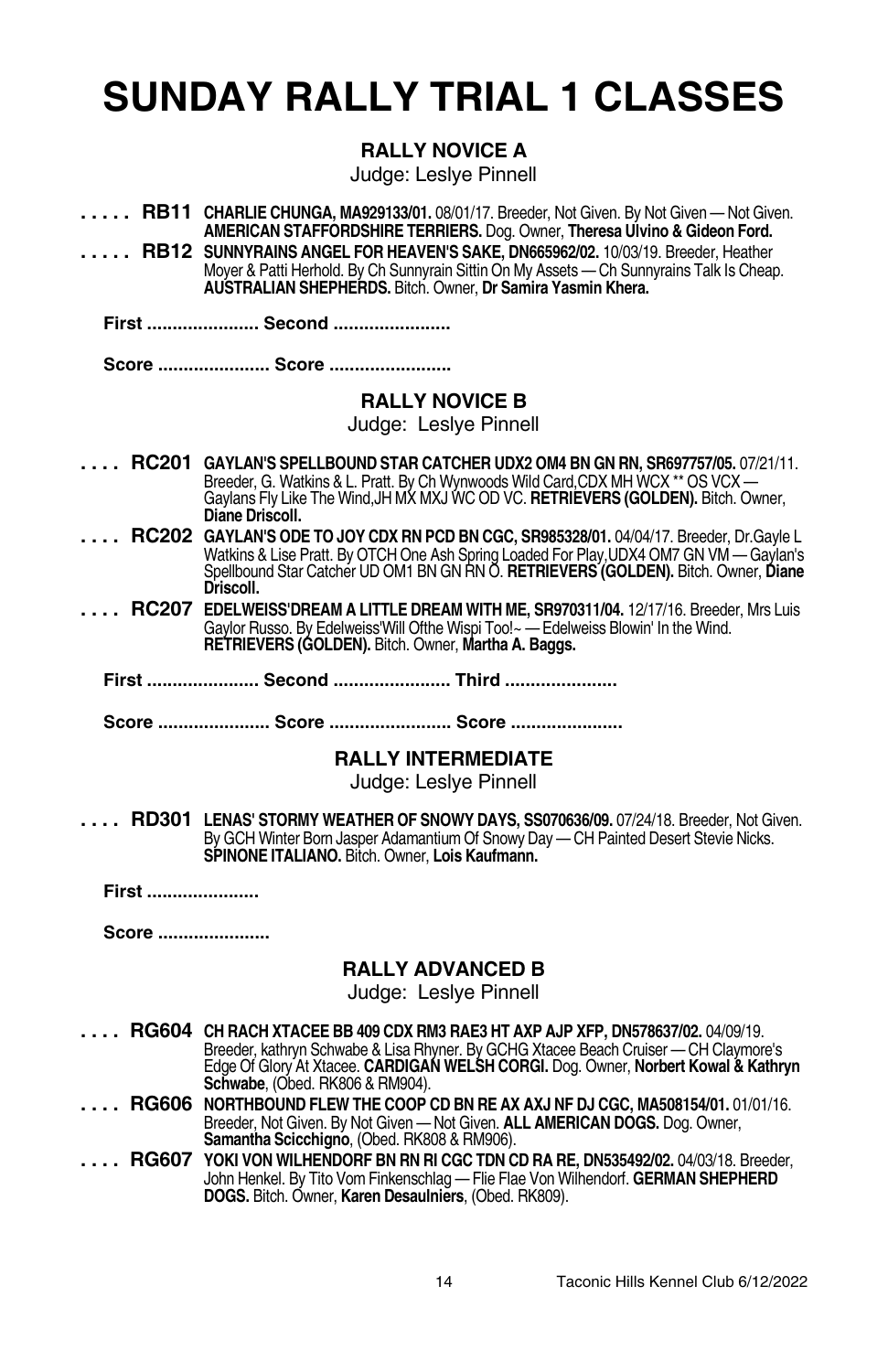|              | RG608 WIN WINTER SOLSTICE CD RI NA OAJ OF OA TKN, DN387400/05. 12/21/13. Breeder, A<br>Youngblood. By Blue Little Man - Alexis's Sugar Pie. SHETLAND SHEEPDOGS. Dog. Owner.<br>Michelle R Trummer, (Obed. RK810 & RM909).                                                                        |
|--------------|--------------------------------------------------------------------------------------------------------------------------------------------------------------------------------------------------------------------------------------------------------------------------------------------------|
|              | RG609 GCH LAKOTA'S KILTLIFTER ON THE ROCKS UDX OM3 SH, SR904494/08. 11/07/15.<br>Breeder, P. Quinn & P. Kartes. By GCHS. Rhapsody Yet Another One, JH, AX, AXJ — Techniques<br>Salt One On The Rim, CD, SH, RA, BN. RETRIEVERS (GOLDEN). Dog. Owner, Henry Hahn,<br>(Obed. RK811 & RM910).       |
|              | RG610 CH. KANATI AMERICAN DREAM, HP499186/02. 03/09/15. Breeder, Vanessa Taylor. By Ch.<br>Triplestar Son Of A Gun - Ch. KAnati Soul Inspiration. WHIPPETS. Dog. Owner, Maribeth<br><b>Shanley, (Obed. RK812 &amp; RM912).</b>                                                                   |
|              | RG611 OTTERBROOK'S SONG OF ICE AND FIRE UD PCDX PCD BN R, SR824663/07. 04/03/14.<br>Breeder, Not Given. By Not Given - Not Given. RETRIEVERS (GOLDEN). Dog. Owner, Mary<br>Maltbie, (Obed. RK813 & RM913).                                                                                       |
|              | First  Second  Third  Fourth                                                                                                                                                                                                                                                                     |
|              | Score  Score  Score  Score                                                                                                                                                                                                                                                                       |
|              | <b>RALLY EXCELLENT B</b><br>Judge: Lesive Pinnell                                                                                                                                                                                                                                                |
|              | RK806 CH RACH XTACEE BB 409 CDX RM3 RAE3 HT AXP AJP XFP, DN578637/02. 04/09/19.<br>Breeder, kathryn Schwabe & Lisa Rhyner. By GCHG Xtacee Beach Cruiser - CH Claymore's<br>Edge Of Glory At Xtacee. CARDIGAN WELSH CORGI. Dog. Owner, Norbert Kowal & Kathryn<br>Schwabe, (Obed. RG604 & RM904). |
|              | RK808 NORTHBOUND FLEW THE COOP CD BN RE AX AXJ NF DJ CGC, MA508154/01.01/01/16.<br>Breeder, Not Given. By Not Given - Not Given. ALL AMERICAN DOGS. Dog. Owner,<br>Samantha Scicchigno, (Obed. RG606 & RM906).                                                                                   |
|              | RK809 YOKI VON WILHENDORF BN RN RI CGC TDN CD RA RE, DN535492/02. 04/03/18. Breeder,<br>John Henkel. By Tito Vom Finkenschlag - Flie Flae Von Wilhendorf. GERMAN SHEPHERD DOGS. Bitch. Owner, Karen Desaulniers, (Obed. RG607).                                                                  |
| <b>RK810</b> | WIN WINTER SOLSTICE CD RI NA OAJ OF OA TKN, DN387400/05. 12/21/13. Breeder, A<br>Youngblood. By Blue Little Man - Alexis's Sugar Pie. SHETLAND SHEEPDOGS. Dog. Owner.<br>Michelle R Trummer, (Obed. RG608 & RM909).                                                                              |
|              | RK811 GCH LAKOTA'S KILTLIFTER ON THE ROCKS UDX OM3 SH, SR904494/08. 11/07/15.<br>Breeder, P. Quinn & P. Kartes. By GCHS. Rhapsody Yet Another One, JH, AX, AXJ — Techniques<br>Salt One On The Rim, CD, SH, RA, BN. RETRIEVERS (GOLDEN). Dog. Owner, Henry Hahn,<br>(Obed. RG609 & RM910).       |
|              | RK812 CH. KANATI AMERICAN DREAM, HP499186/02. 03/09/15. Breeder, Vanessa Taylor. By Ch.<br>Triplestar Son Of A Gun - Ch. KAnati Soul Inspiration. WHIPPETS, Dog. Owner, Maribeth<br>Shanley, (Obed. RG610 & RM912).                                                                              |
|              | RK813 OTTERBROOK'S SONG OF ICE AND FIRE UD PCDX PCD BN R, SR824663/07. 04/03/14.<br>Breeder, Not Given. By Not Given - Not Given. RETRIEVERS (GOLDEN). Dog. Owner, Mary<br>Maltbie, (Obed. RG611 & RM913).                                                                                       |
|              | First  Second  Third  Fourth                                                                                                                                                                                                                                                                     |
|              | Score  Score  Score  Score                                                                                                                                                                                                                                                                       |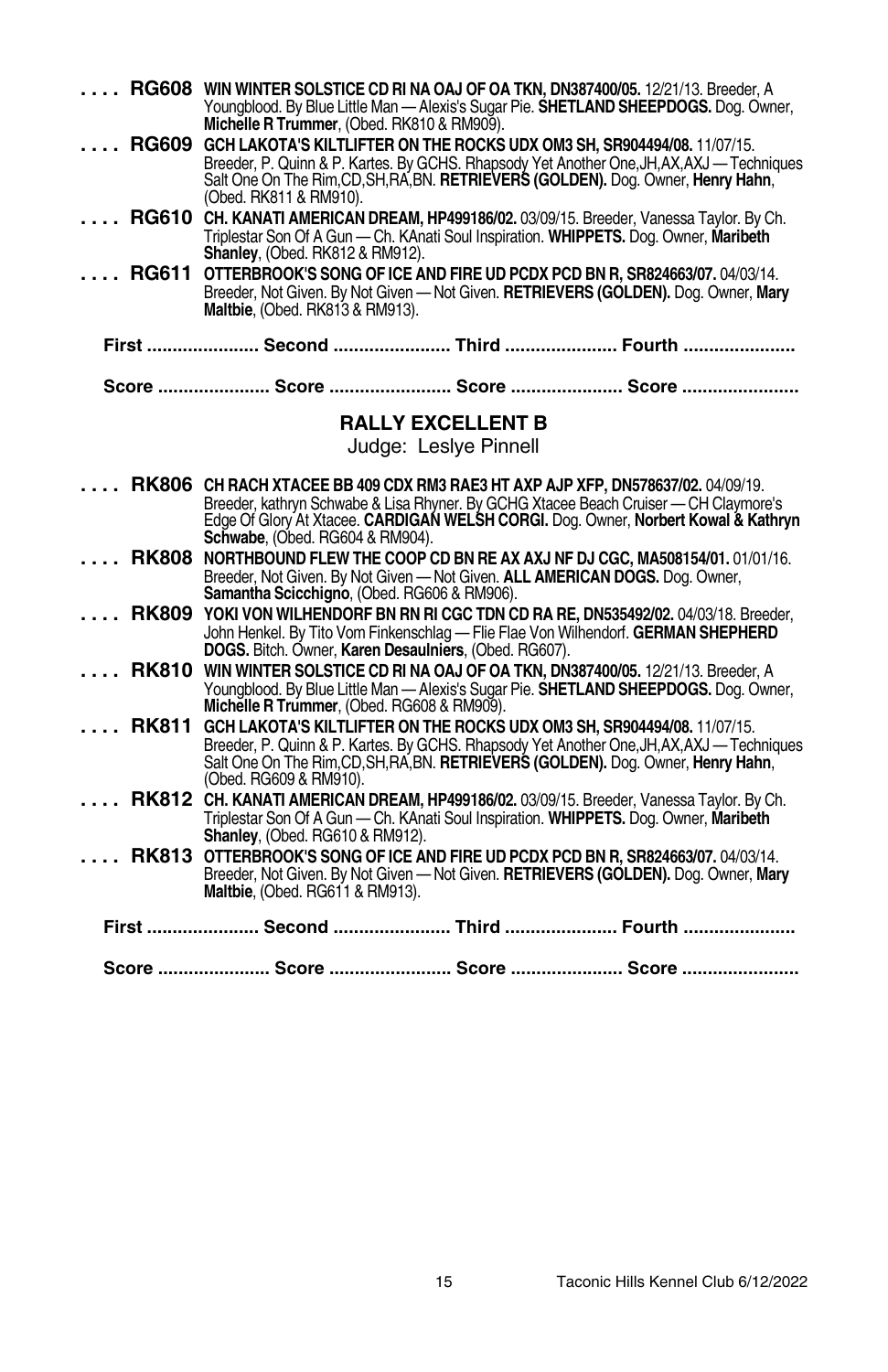### **RALLY MASTER**

Judge: Leslye Pinnell

|                                                 | RM904 CH RACH XTACEE BB 409 CDX RM3 RAE3 HT AXP AJP XFP, DN578637/02. 04/09/19.<br>Breeder, kathryn Schwabe & Lisa Rhyner. By GCHG Xtacee Beach Cruiser - CH Claymore's<br>Edge Of Glory At Xtacee. CARDIGAN WELSH CORGI. Dog. Owner, Norbert Kowal & Kathryn<br><b>Schwabe, (Obed. RG604 &amp; RK806).</b> |  |
|-------------------------------------------------|-------------------------------------------------------------------------------------------------------------------------------------------------------------------------------------------------------------------------------------------------------------------------------------------------------------|--|
| <b>RM906</b>                                    | NORTHBOUND FLEW THE COOP CD BN RE AX AXJ NF DJ CGC, MA508154/01. 01/01/16.<br>Breeder, Not Given. By Not Given - Not Given. ALL AMERICAN DOGS. Dog. Owner,<br>Samantha Scicchigno, (Obed. RG606 & RK808).                                                                                                   |  |
| <b>RM907</b>                                    | MCFALL'S KING OF CLUBS CD CGC RM3 TKN FDC, WS411078/06. 05/23/12. Breeder, L.<br>McFall. By McFalls King Kano - Big Luv's My Darlin Clementine. NEWFOUNDLANDS. Dog.<br>Owner. Dena Fiscus.                                                                                                                  |  |
| <b>RM909</b>                                    | WIN WINTER SOLSTICE CD RI NA OAJ OF OA TKN, DN387400/05. 12/21/13. Breeder, A<br>Youngblood. By Blue Little Man - Alexis's Sugar Pie. SHETLAND SHEEPDOGS. Dog. Owner.<br>Michelle R Trummer, (Obed. RG608 & RK810).                                                                                         |  |
|                                                 | RM910 GCH LAKOTA'S KILTLIFTER ON THE ROCKS UDX OM3 SH, SR904494/08. 11/07/15.<br>Breeder, P. Quinn & P. Kartes. By GCHS. Rhapsody Yet Another One, JH, AX, AXJ — Techniques<br>Salt One On The Rim, CD, SH, RA, BN. RETRIEVERS (GOLDEN). Dog. Owner, Henry Hahn,<br>(Obed. RG609 & RK811).                  |  |
|                                                 | RM912 CH. KANATI AMERICAN DREAM, HP499186/02. 03/09/15. Breeder, Vanessa Taylor. By Ch.<br>Triplestar Son Of A Gun - Ch. KAnati Soul Inspiration. WHIPPETS. Dog. Owner, Maribeth<br><b>Shanley, (Obed. RG610 &amp; RK812).</b>                                                                              |  |
|                                                 | RM913 OTTERBROOK'S SONG OF ICE AND FIRE UD PCDX PCD BN R, SR824663/07. 04/03/14.<br>Breeder, Not Given. By Not Given - Not Given. RETRIEVERS (GOLDEN). Dog. Owner, Mary<br>Maltbie, (Obed. RG611 & RK813).                                                                                                  |  |
|                                                 | First  Second  Third  Fourth                                                                                                                                                                                                                                                                                |  |
|                                                 | Score  Score  Score  Score                                                                                                                                                                                                                                                                                  |  |
| Highest Scoring Dog In Advanced B & Excellent B |                                                                                                                                                                                                                                                                                                             |  |
|                                                 | Highest Scoring Triple Qualifying Score                                                                                                                                                                                                                                                                     |  |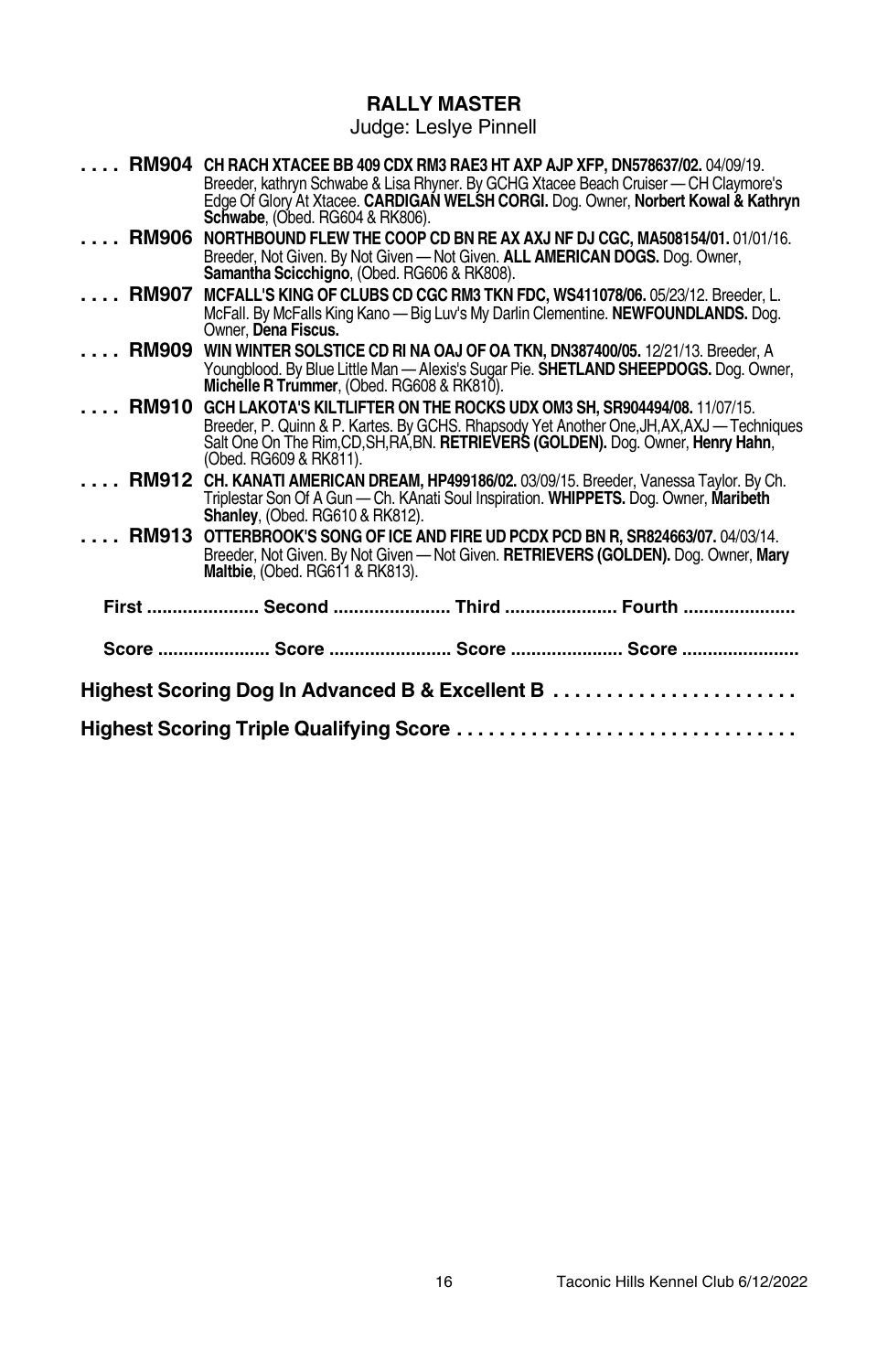# **SUNDAY RALLY TRIAL 1 EXHIBITORS LIST**

| - B -                                                                                                                                                            |
|------------------------------------------------------------------------------------------------------------------------------------------------------------------|
| Baggs, Martha A., 155 Casimer Rd, Middletown, NY, 10941 $\ldots \ldots \ldots \ldots \ldots \ldots \ldots \ldots \ldots \ldots \ldots \ldots$ Gold. Ret., RC207. |
| $-D -$                                                                                                                                                           |
|                                                                                                                                                                  |
|                                                                                                                                                                  |
|                                                                                                                                                                  |
| - F -                                                                                                                                                            |
|                                                                                                                                                                  |
| - H -                                                                                                                                                            |
|                                                                                                                                                                  |
| - K -                                                                                                                                                            |
|                                                                                                                                                                  |
| Kowal, Norbert & Kathryn Schwabe, 127 Pine Hill Rd, Chester, NY, 10918. C. Welsh Corgi, RG604, RK806, RM904.                                                     |
| - M -                                                                                                                                                            |
|                                                                                                                                                                  |
| $-S -$                                                                                                                                                           |
|                                                                                                                                                                  |
|                                                                                                                                                                  |
| - T -                                                                                                                                                            |
| Trummer, Michelle R, 11 Lakeview Rd, North Salem, NY, 10560 Shet. Sheepdog, RG608, RK810, RM909.                                                                 |
| - U -                                                                                                                                                            |
|                                                                                                                                                                  |
| - Y -                                                                                                                                                            |
|                                                                                                                                                                  |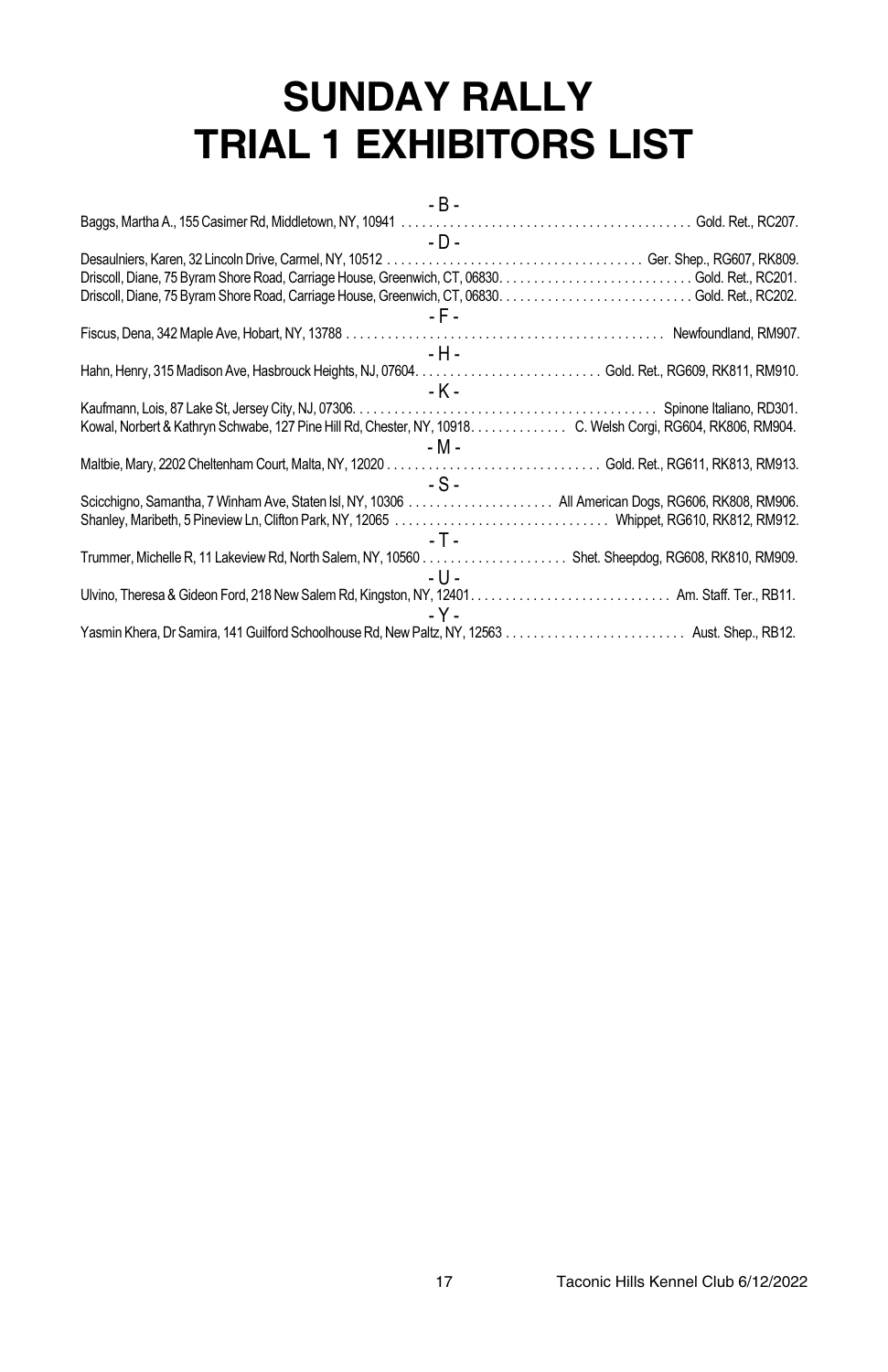# **SUNDAY RALLY TRIAL 2 CLASSES**

### **RALLY NOVICE B**

Judge: Connie Parrish

- **. . . . RC200 FIREZONE'S WILD AND FREE FROM KINCSEM, WS697273/02.** 07/17/20. Breeder, Christine Meyer. By Ingerbars Tynan Dances With Wildflowers — Firezone's Kincsem. **GIANT SCHNAU-ZERS.** Bitch. Owner, **Christine Meyer.**
- **. . . . RC201 GAYLAN'S SPELLBOUND STAR CATCHER UDX2 OM4 BN GN RN, SR697757/05.** 07/21/11. Breeder, G. Watkins & L. Pratt. By Ch Wynwoods Wild Card,CDX MH WCX \*\* OS VCX — Gaylans Fly Like The Wind,JHMX MXJ WC OD VC. **RETRIEVERS (GOLDEN).** Bitch. Owner, **Diane Driscoll.**
- **. . . . RC202 GAYLAN'S ODE TO JOY CDX RN PCD BN CGC, SR985328/01.** 04/04/17. Breeder, Dr.Gayle L Watkins & Lise Pratt. By OTCH One Ash Spring Loaded For Play,UDX4 OM7 GN VM — Gaylan's Spellbound Star Catcher UD OM1 BN GN RN O. **RETRIEVERS (GOLDEN).** Bitch. Owner, **Diane Driscoll.**
	- **First ...................... Second ....................... Third ......................**

**Score ...................... Score ........................ Score ......................**

### **RALLY ADVANCED A**

Judge: Connie Parrish

**. . . . RF401 MIGHTY MADELINE, PR227274/06.** 05/05/20. Breeder, Mary Ellen Vaugh. By Jaxs — Vaughn's Gypsy Rose. **POODLES (MINIATURE).** Bitch. Owner, **Penni Buchal.**

**First ......................**

**Score ......................**

### **RALLY ADVANCED B**

| <b>RG604</b> | <b>Schwabe</b> , (Obed. RK806 & RM904).                                 | <b>CH RACH XTACEE BB 409 CDX RM3 RAE3 HT AXP AJP XFP, DN578637/02.</b> 04/09/19.<br>Breeder, kathryn Schwabe & Lisa Rhyner. By GCHG Xtacee Beach Cruiser - CH Claymore's<br>Edge Of Glory At Xtacee. CARDIGAN WELSH CORGI. Dog. Owner, Norbert Kowal & Kathryn |  |
|--------------|-------------------------------------------------------------------------|----------------------------------------------------------------------------------------------------------------------------------------------------------------------------------------------------------------------------------------------------------------|--|
|              | RG605 MACDEGA BLUE COTTON CANDY, CDX PCD BN RM2 RAE2 CGCA, DN385393/01. | 12/11/13. Breeder, T. & N. Coen. By Gch. Sea Haven Etched In Silver - Macdega Indiscreet.<br>SHETLAND SHEEPDOGS. Bitch. Owner, Betsy Webster, (Obed. RK807 & RM905).                                                                                           |  |
|              | DOGS. Bitch. Owner, Karen Desaulniers, (Obed. RK809).                   | RG607 YOKI VON WILHENDORF BN RN RI CGC TDN CD RA RE, DN535492/02. 04/03/18. Breeder,<br>John Henkel. By Tito Vom Finkenschlag - Flie Flae Von Wilhendorf. GERMAN SHEPHERD                                                                                      |  |
| <b>RG608</b> | Michelle R Trummer, (Obed. RK810 & RM909).                              | WIN WINTER SOLSTICE CD RI NA OAJ OF OA TKN, DN387400/05. 12/21/13. Breeder, A<br>Youngblood. By Blue Little Man - Alexis's Sugar Pie. SHETLAND SHEEPDOGS. Dog. Owner,                                                                                          |  |
| <b>RG610</b> | Shanley, (Obed. RK812 & RM912).                                         | <b>CH. KANATI AMERICAN DREAM, HP499186/02.</b> 03/09/15. Breeder, Vanessa Taylor. By Ch.<br>Triplestar Son Of A Gun - Ch. KAnati Soul Inspiration. WHIPPETS. Dog. Owner, Maribeth                                                                              |  |
| <b>RG611</b> | <b>Maltbie.</b> (Obed. RK813 & RM913).                                  | OTTERBROOK'S SONG OF ICE AND FIRE UD PCDX PCD BN R, SR824663/07. 04/03/14.<br>Breeder, Not Given. By Not Given - Not Given. RETRIEVERS (GOLDEN). Dog. Owner, Mary                                                                                              |  |
|              |                                                                         | First …………………… Second …………………… Third …………………… Fourth ……………………                                                                                                                                                                                                  |  |
|              |                                                                         | Score …………………… Score ……………………… Score …………………… Score ……………………                                                                                                                                                                                                   |  |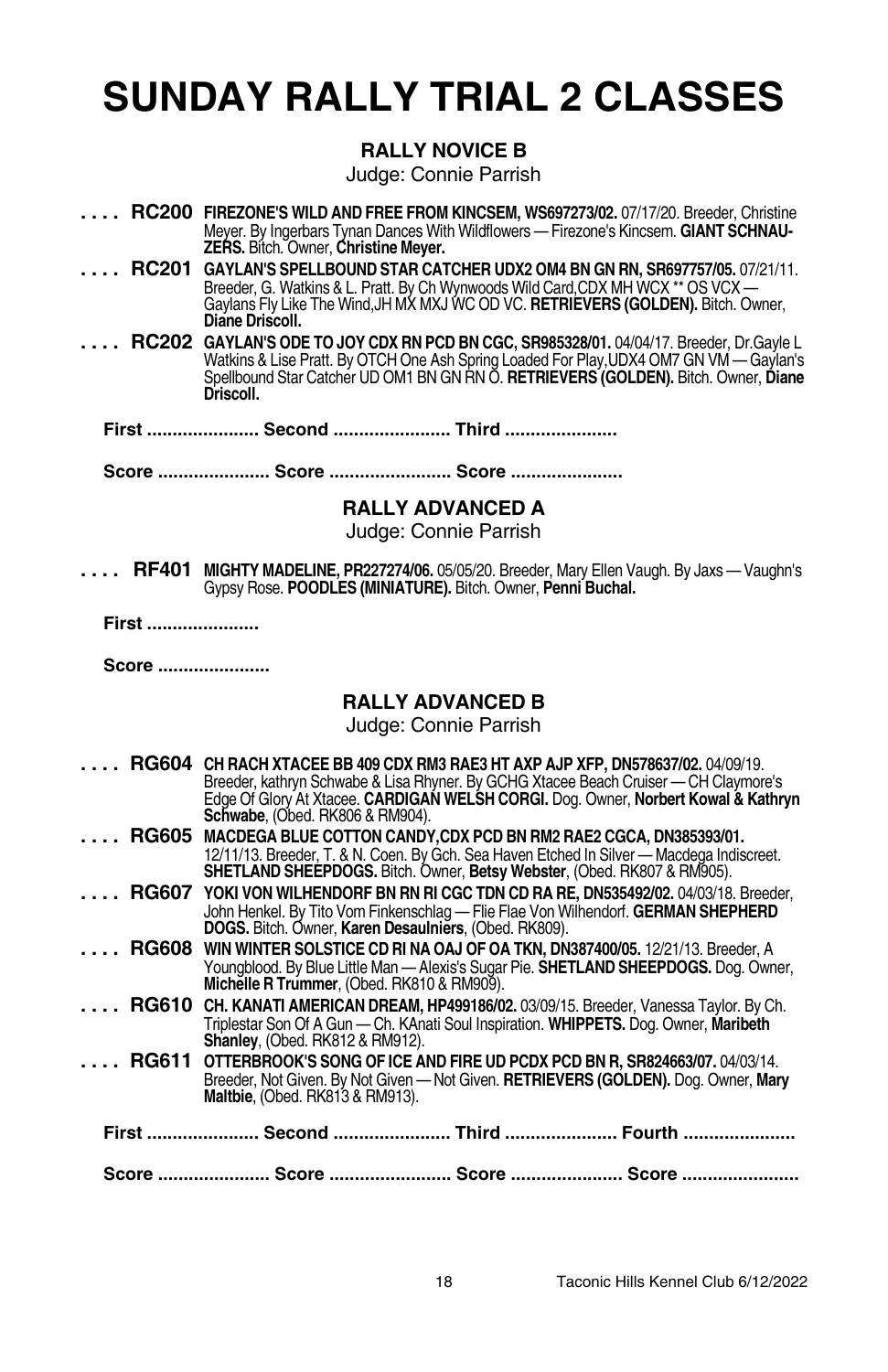# **RALLY EXCELLENT B**

|                                              | RK806 CH RACH XTACEE BB 409 CDX RM3 RAE3 HT AXP AJP XFP, DN578637/02. 04/09/19.<br>Breeder, kathryn Schwabe & Lisa Rhyner. By GCHG Xtacee Beach Cruiser - CH Claymore's<br>Edge Of Glory At Xtacee. CARDIGAN WELSH CORGI. Dog. Owner, Norbert Kowal & Kathryn<br><b>Schwabe, (Obed. RG604 &amp; RM904).</b> |  |
|----------------------------------------------|-------------------------------------------------------------------------------------------------------------------------------------------------------------------------------------------------------------------------------------------------------------------------------------------------------------|--|
| <b>RK807</b>                                 | MACDEGA BLUE COTTON CANDY, CDX PCD BN RM2 RAE2 CGCA, DN385393/01.<br>12/11/13. Breeder, T. & N. Coen. By Gch. Sea Haven Etched In Silver - Macdega Indiscreet.<br>SHETLAND SHEEPDOGS. Bitch. Owner, Betsy Webster, (Obed. RG605 & RM905).                                                                   |  |
| <b>RK809</b>                                 | YOKI VON WILHENDORF BN RN RI CGC TDN CD RA RE, DN535492/02, 04/03/18, Breeder,<br>John Henkel. By Tito Vom Finkenschlag - Flie Flae Von Wilhendorf. GERMAN SHEPHERD<br>DOGS. Bitch. Owner, Karen Desaulniers, (Obed. RG607).                                                                                |  |
| <b>RK810</b>                                 | WIN WINTER SOLSTICE CD RI NA OAJ OF OA TKN, DN387400/05. 12/21/13. Breeder, A<br>Youngblood. By Blue Little Man — Alexis's Sugar Pie. <b>SHETLAND SHEEPDOGS.</b> Dog. Owner,<br>Michelle R Trummer, (Obed. RG608 & RM909).                                                                                  |  |
| <b>RK812</b>                                 | CH. KANATI AMERICAN DREAM, HP499186/02. 03/09/15. Breeder, Vanessa Taylor. By Ch.<br>Triplestar Son Of A Gun - Ch. KAnati Soul Inspiration. WHIPPETS. Dog. Owner, Maribeth<br>Shanley, (Obed. RG610 & RM912).                                                                                               |  |
|                                              | RK813 OTTERBROOK'S SONG OF ICE AND FIRE UD PCDX PCD BN R, SR824663/07. 04/03/14.<br>Breeder, Not Given. By Not Given - Not Given. RETRIEVERS (GOLDEN). Dog. Owner, Mary<br>Maltbie, (Obed. RG611 & RM913).                                                                                                  |  |
|                                              | First …………………… Second …………………… Third …………………… Fourth ……………………                                                                                                                                                                                                                                               |  |
|                                              | Score ………………… Score …………………… Score ………………… Score …………………                                                                                                                                                                                                                                                    |  |
| <b>RALLY MASTER</b><br>Judge: Connie Parrish |                                                                                                                                                                                                                                                                                                             |  |
|                                              | RM904 CH RACH XTACEE BB 409 CDX RM3 RAE3 HT AXP AJP XFP, DN578637/02. 04/09/19.<br>Breeder, kathryn Schwabe & Lisa Rhyner. By GCHG Xtacee Beach Cruiser — CH Claymore's<br>Edge Of Glory At Xtacee. CARDIGAN WELSH CORGI. Dog. Owner, Norbert Kowal & Kathryn<br><b>Schwabe</b> , (Obed. RG604 & RK806).    |  |
|                                              | RM905 MACDEGA BLUE COTTON CANDY, CDX PCD BN RM2 RAE2 CGCA, DN385393/01.<br>12/11/13. Breeder, T. & N. Coen. By Gch. Sea Haven Etched In Silver - Macdega Indiscreet.<br><b>SHETLAND SHEEPDOGS.</b> Bitch. Owner, <b>Betsy Webster</b> , (Obed. RG605 & RK807).                                              |  |
| <b>RM907</b>                                 | MCFALL'S KING OF CLUBS CD CGC RM3 TKN FDC, WS411078/06. 05/23/12. Breeder, L.<br>McFall. By McFalls King Kano - Big Luv's My Darlin Clementine. NEWFOUNDLANDS. Dog.<br>Owner, Dena Fiscus.                                                                                                                  |  |
|                                              | RM908 WYSIWYG'S WHERETO WE WANDER CGC RE RATO, WS534172/02. 03/30/16. Breeder,<br>Teresa LaBrie. By Shades' Lazy Days Stand Tall For Akira - Wysiwyg's The Princess Bride.<br><b>GREAT DANES.</b> Bitch. Owner, Nancy Solow & Dennis Solow.                                                                 |  |
| <b>RM909</b>                                 | WIN WINTER SOLSTICE CD RI NA OAJ OF OA TKN, DN387400/05. 12/21/13. Breeder, A<br>Youngblood. By Blue Little Man - Alexis's Sugar Pie. SHETLAND SHEEPDOGS. Dog. Owner,<br>Michelle R Trummer, (Obed. RG608 & RK810).                                                                                         |  |
|                                              | <b>RM912 CH. KANATI AMERICAN DREAM, HP499186/02.</b> 03/09/15. Breeder, Vanessa Taylor. By Ch.<br>Triplestar Son Of A Gun - Ch. KAnati Soul Inspiration. WHIPPETS. Dog. Owner, Maribeth<br><b>Shanley, (Obed. RG610 &amp; RK812).</b>                                                                       |  |
|                                              | <b>RM913 OTTERBROOK'S SONG OF ICE AND FIRE UD PCDX PCD BN R, SR824663/07. 04/03/14.</b><br>Breeder, Not Given. By Not Given - Not Given. RETRIEVERS (GOLDEN). Dog. Owner, Mary<br>Maltbie, (Obed. RG611 & RK813).                                                                                           |  |
|                                              | First …………………… Second …………………… Third …………………… Fourth ……………………                                                                                                                                                                                                                                               |  |
|                                              | Score  Score  Score  Score                                                                                                                                                                                                                                                                                  |  |
|                                              |                                                                                                                                                                                                                                                                                                             |  |
| Highest Scoring Triple Qualifying Score      |                                                                                                                                                                                                                                                                                                             |  |